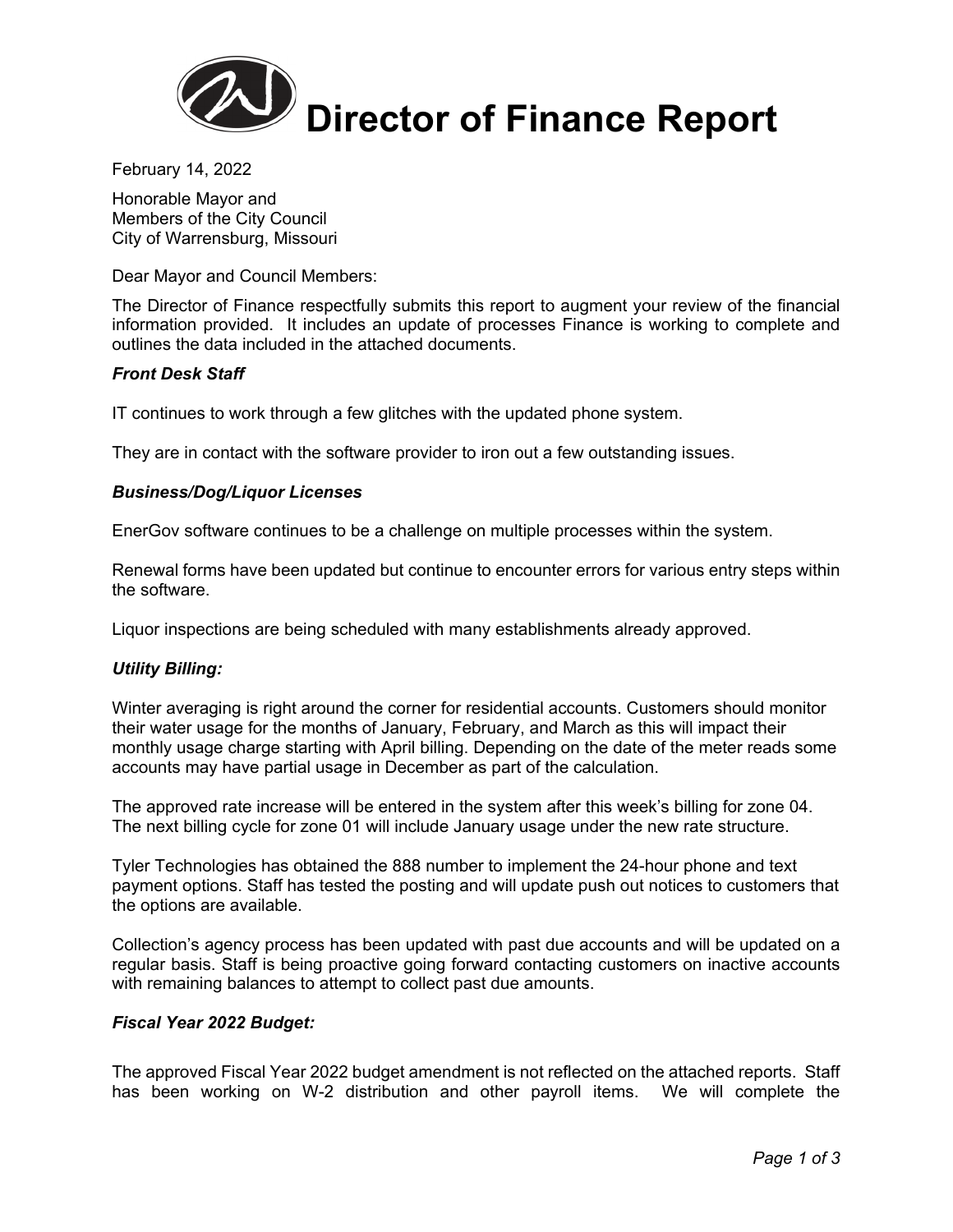implementation of the amended budget in the finance software in the coming weeks. Current revenue and expenditure seem to be meeting budget as a result of good management of operations.

## *Audit Fiscal Year 2021:*

KPM, CPAs are still working to complete the annual audit report. The proposal included a timeline to complete the audit report for presentation to Council. Staff has yet to see the draft report but is optimistic and it will be in good order to present to Council at the last meeting in February as proposed.

## *Chart for Sales Tax Comparison to Budget*

Council continues to receive revenue reports that include a chart comparing sales tax collections to budget in a column line chart for each of the sales tax collections for the Fiscal Year. Each Sales Tax collected is reported showing the following:

**"Ten Year Comparison Table"** – this table is located at the top of each monthly sales tax report provided. It is the actual collections by month and compares last year collections to this year, defines the amount and percentage difference in the last two columns.

**"Actual to Budget Column Line Chart"** – this is the chart that reflects the actual collections to budget amounts and the monthly difference and cumulative difference amounts. The line in the chart shows the cumulative percentage change for each month. In this example the percentages fluctuate up and down with each month's collections compared to budget. The difference and cumulative difference columns show the monthly and cumulative changes as positive and negative amounts.

 "**Column Chart of Actual Collections for the past 10 years**" – this chart shows the actual collections each month for the past ten years. The slight variations in the collections are reflected in the size of the color blocks for each month. Overall, the chart shows sales taxes on a basic increase since 2013. The comparison of 2021 to 2022 for January shows a decrease of over one and a quarter percent (1.28%) compared to January 2021. This is first slight decline in sales tax receipts for this fiscal year. Year to date receipts is exceeding last fiscal year to date. February receipts are back up compared to February 2021.

Sales tax revenue received in January is for actual sales from November or earlier. With several businesses paying their collected sales taxes at different periods throughout the year creates variation in the percentages from month to month compared to prior years. Some businesses pay monthly, quarterly, semi-annually, or even annually.

Use tax also decreased slightly compared to January 2021. Fiscal Year to date still shows use tax collections down compared to 2021. This dynamic is somewhat expected as everything continues to change with the pandemic.

### *Revenue Comparisons:*

January 2022 revenue comparisons are attached for review. Included is the monthly comparison to January 2021, a year-to-date comparison for Fiscal Year 2022 compared to year-to-date Fiscal Year 2021, and a year-to-date Fiscal Year 2022 compared to Fiscal Year 2022 Budget. The yearto-date comparison to budget is a recap of revenue provided in the Detail vs. Budget Report from the financial system. Completion of the first third of the new fiscal year shows overall revenue exceeding budget with 59.32% remaining.

Combined Franchise taxes reflect a slight increase compared to last year with Cable and Gas Franchise decreases. January telephone franchise reflects a decrease compared to January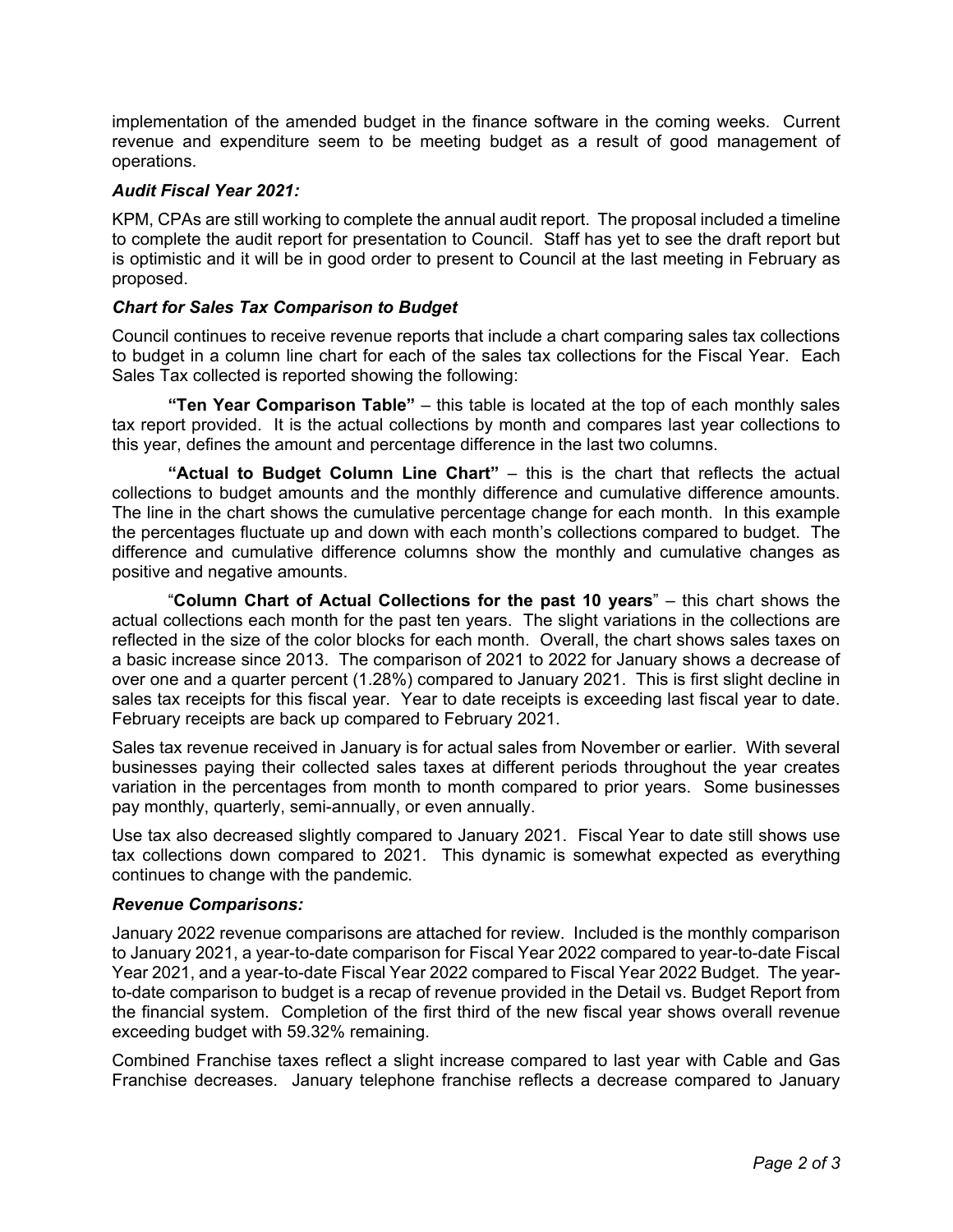2021 by over thirty percent (30.11%). Electric and water franchise reflect increases compared to last year.

Motor vehicle fuel tax shows an increase compared to January 2021. Vehicle Sales and Fees reflects a decrease compared to 2021 receipts. Total motor vehicle fuel, taxes and fees reflect an increase compared to 2021 receipts. January property tax receipts are up compared to January 2021 receipts. Lodging tax collections for January 2022 is significantly higher compared to January 2021 by over sixty-one and a tenth percent (61.10%).

## *Revenue Budget Report*

Attached for your review is the January Revenue Budget Report from the financial system. This report provides the budget, period activity, and fiscal activity by revenue category for each fund. The total remaining budget for all funds is at 74.98% that is below budget expected at 67%. General Fund, Capital Improvement ½ Cent, and Water Pollution Control funds have collected more in revenue than anticipated for this time frame.

General Fund reflects 61.10% budget remaining, about 6% above budget. Most of this is due to sales tax collections, property tax receipts along with grants, donations and fees exceeding expected budget for this period. Capital Improvement  $\frac{1}{2}$  Cent is also exceeding budget, reflecting 63.82% remaining. This is primarily due to sales tax collections. The other funds are preforming typically as the do for this period.

Overall, revenue is nearly meeting budget expectations. The majority of property tax receipts have been received from the County. Sales tax collections for the year are exceeding last year's receipts and exceeding budget for this period. The dynamics of the continuing pandemic seems to continue in the City's favor.

### *Attachments:*

Sales Tax Comparisons Revenue Comparisons Revenue Budget Report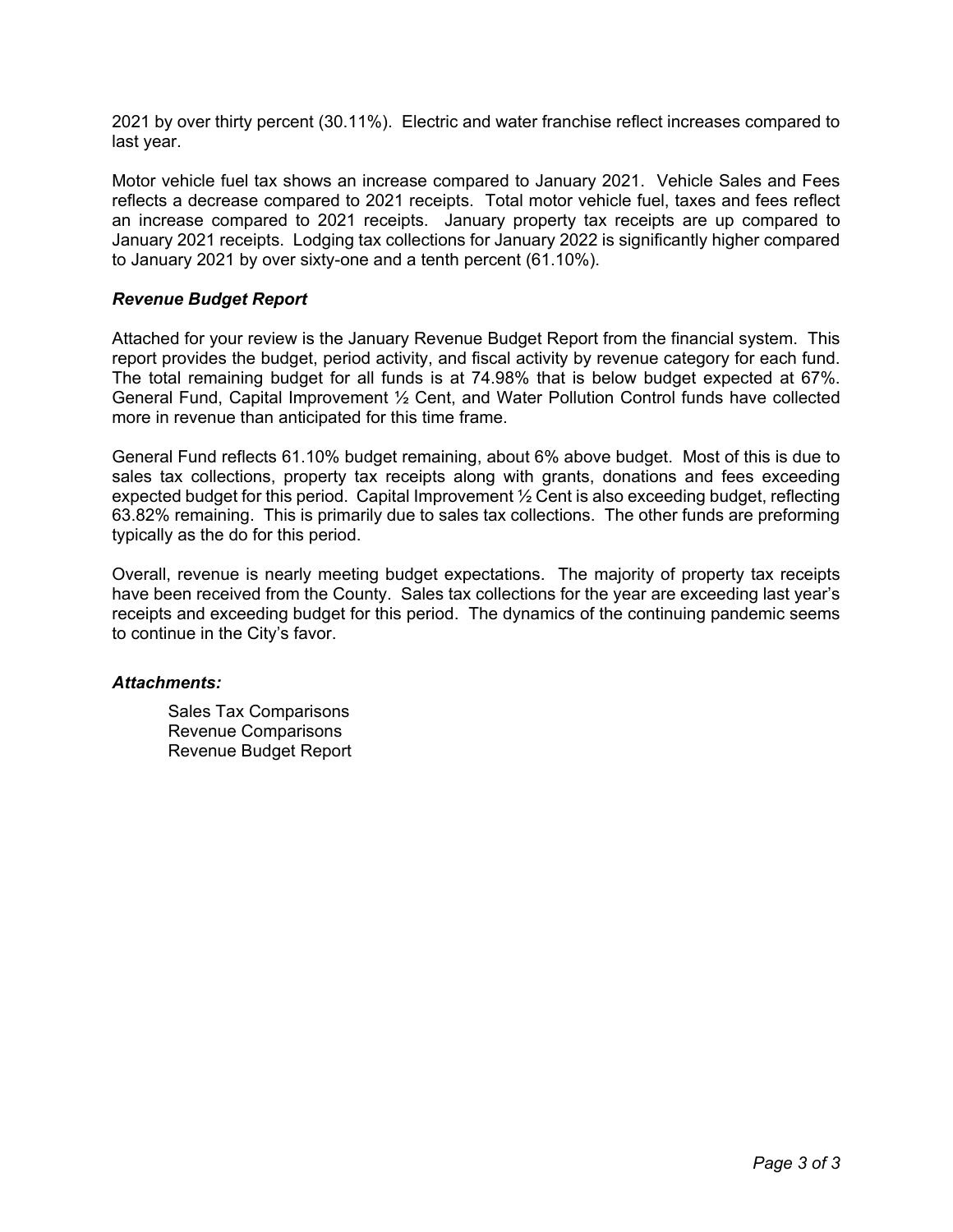

# **CITY OF WARRENSBURG\*1 CENT SALES TEN YEAR COMPARISON**

|            | <b>FY13</b>       | <b>FY14</b>                                                                                                                                                                                               | <b>FY15</b>     | <b>FY16</b>     | <b>FY17</b>     |     | <b>FY18</b>     | <b>FY19</b>     | <b>FY20</b>     | <b>FY21</b>     | <b>FY22</b>      |     | <b>CHANGE</b> | %                   |            |
|------------|-------------------|-----------------------------------------------------------------------------------------------------------------------------------------------------------------------------------------------------------|-----------------|-----------------|-----------------|-----|-----------------|-----------------|-----------------|-----------------|------------------|-----|---------------|---------------------|------------|
| <b>OCT</b> | 262.395.96 \$     | $223.965.81$ S                                                                                                                                                                                            | 291,309.52 \$   | $300.352.02$ \$ | 290,432.91      | IS. | $277,035.30$ \$ | $255,230.99$ \$ | 272,805.07 \$   | $300.458.97$ S  | $345,505.64$ \\$ |     | 45,046.67     | 14.99% OCT          |            |
| <b>NOV</b> |                   | $276,423.19$ \$                                                                                                                                                                                           | $238.145.41$ S  | $216.601.32$ S  | $211.424.44$ S  |     | $177.540.63$ \$ | 224,863.87 \$   | 252.813.76 S    | 249.727.09 \$   | $273.612.29$ S   |     | 23,885.20     | 9.56% NOV           |            |
| <b>DEC</b> | $252.544.84$ \ \$ | 267.827.30 \$                                                                                                                                                                                             | 285,374.94 \$   | $319,019.14$ \$ | 288,310.36 \$   |     | $394,139.78$ \$ | 310.872.00 \$   | $289,360.40$ \$ | 328.164.17      | 397,444.61       | IS. | 69,280.44     | 21.11% DEC          |            |
| <b>JAN</b> |                   | $255.013.31$ S                                                                                                                                                                                            | 294,539.60 \$   | $250,241.32$ \$ | 296,111.08 \$   |     | $229,462.01$ \$ | 292,370.18 \$   | $298,640.41$ \$ | $302,411.04$ \$ | $298,540.55$ \$  |     | (3,870.49)    | $-1.28\%$ JAN       |            |
| <b>FEB</b> | $229,347.32$ \$   | $285,929.58$ \$                                                                                                                                                                                           | 238,250.72 \$   | $219,096.17$ \$ | $213,215.16$ \$ |     | $269,203.71$ \$ | 250,206.62 \$   | $283,194.65$ \$ | 255,833.14      |                  |     |               |                     | <b>FEB</b> |
| <b>MAR</b> | 258.746.18 \$     | $229,349.91$ \$                                                                                                                                                                                           | 253,219.95 \$   | $339,600.73$ \$ | $307,664.21$ \$ |     | $363,836.04$ \$ | $301,978.15$ \$ | 287,995.37 \$   | 337.721.15      |                  |     |               |                     | MAR        |
| <b>APR</b> | 241,309.70 \$     |                                                                                                                                                                                                           | 273.340.61   \$ | $261,812.55$ \$ | 264,157.95 \$   |     | $263,457.37$ \$ | 266.940.73 \$   | 304.660.76 S    | 277.388.35      |                  |     |               |                     | <b>APR</b> |
| MAY        | 196.492.75 \$     | $288.104.51$ S                                                                                                                                                                                            | 205,450.09 \$   | $214,086.04$ \$ | 161,834.43 \$   |     | $233,179.18$ \$ | $223.472.98$ \$ | $256,519.11$ \$ | 287.458.02      |                  |     |               |                     | <b>MAY</b> |
| <b>JUN</b> | $267.505.55$ \$   | $258.915.52$ S                                                                                                                                                                                            | 319.728.73 \$   | $334,068.59$ \$ | 283.382.60 \$   |     | $275,050.27$ \$ | $330.656.99$ \$ | 332.114.88 S    | 372.116.83      |                  |     |               |                     | JUN        |
| <b>JUL</b> | $312.893.75$ \$   | $321.626.49$ S                                                                                                                                                                                            | 294.159.03 \$   | 278.860.86 \$   | 341.411.81 S    |     | 354.778.37 \$   | $299.913.52$ \$ |                 | 357.058.50      |                  |     |               |                     | JUL        |
| AUG        | $186.223.91$ S    | $218,005.63$ \$                                                                                                                                                                                           | 195,901.22 \$   | $217,673.85$ \$ | 228,583.89 \$   |     | $243,192.76$ \$ | 309,680.96 \$   | $289.925.95$ \$ | 284.269.90      |                  |     |               |                     | AUG        |
| <b>SEP</b> | $303,619.30$ \$   | 286.494.71 \$                                                                                                                                                                                             | $320,967.17$ \$ | $325,860.80$ \$ | 289,997.56 \$   |     | $331,796.69$ \$ | 327,373.20 \$   | $366,455.64$ \$ | 397.986.72      |                  |     |               |                     | <b>SEP</b> |
|            |                   | TOTAL   \$ 2,951,138.70   \$ 3,171,095.90   \$ 3,210,386.99   \$ 3,277,273.39   \$ 3,176,526.40   \$ 3,412,672.11   \$ 3,393,560.19   \$ 3,584,804.42   \$ 3,750,593.88   \$ 1,315,103.09   \$ 134,341.82 |                 |                 |                 |     |                 |                 |                 |                 |                  |     |               | <b>11.38% TOTAL</b> |            |



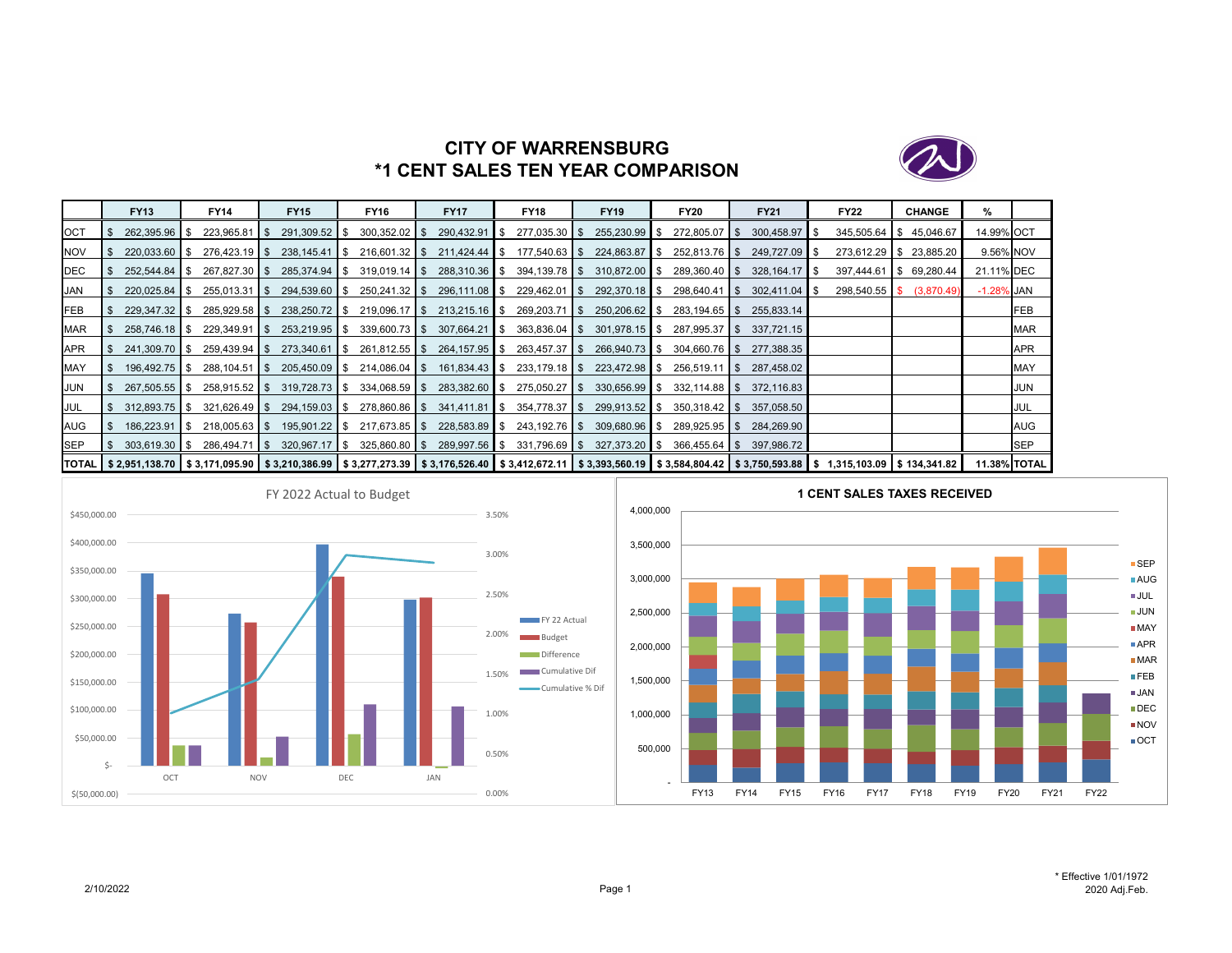

# **CITY OF WARRENSBURG\*1/2 CENT SALES TEN YEAR COMPARISON**

|            | <b>FY13</b>            | <b>FY14</b>                                                                                                                                                                  | <b>FY15</b>   | <b>FY16</b>      | <b>FY17</b>                                                                                    | <b>FY18</b>                     | <b>FY19</b>                 | <b>FY20</b>                            | <b>FY21</b>   | <b>FY22</b>   | <b>CHANGE</b>            | ℅             |                     |
|------------|------------------------|------------------------------------------------------------------------------------------------------------------------------------------------------------------------------|---------------|------------------|------------------------------------------------------------------------------------------------|---------------------------------|-----------------------------|----------------------------------------|---------------|---------------|--------------------------|---------------|---------------------|
| <b>OCT</b> | $131.197.84$ S         | $111,983.09$ \$                                                                                                                                                              | 145,654.68 \$ | $150, 176.28$ \$ | 145,216.65 \$                                                                                  | $138,517.76$ \$                 | 127,615.00 \$               | 136,402.77 \$                          | 150,229.29 \$ | 172,752.96    | 22,523.67                | 14.99% OCT    |                     |
| <b>NOV</b> | $110,016.80$ \$        |                                                                                                                                                                              | 119,072.69 \$ | $108,300.84$ \$  | $105,712.23$ \$                                                                                | 88,769.99 \$                    | $112,432.06$ \$             | $126,406.61$ $\sqrt$                   | 124,863.50 \$ | 136,806.25    | 11,942.75<br>$\cdot$ IS  |               | 9.56% NOV           |
| DEC        | 126,272.31 \$          | $133.913.51$ S                                                                                                                                                               | 142,687.52 \$ | 159,509.74 \$    | 144,155.35 \$                                                                                  | 197,069.71 \$                   | 155,435.62 \$               | $144,680.41$ $\sqrt$                   | 164,082.36 \$ | 198,720.82    | 34,638.46                | 21.11% DEC    |                     |
| JAN        | $110,013.12$ \$        | $127,506.60$ \$                                                                                                                                                              | 147,270.08 \$ | $125, 120.62$ \$ |                                                                                                | $148,055.79$ \$ $114,731.10$ \$ | 146,185.47 \$               | $149,320.16$ \$                        | 151,205.65 \$ |               | 149,270.29 \$ (1,935.36) | $-1.28\%$ JAN |                     |
| <b>FEB</b> | 114.673.58 \$          | 142,964.83 \$                                                                                                                                                                |               | 109,548.28 \$    | 106,607.60 \$                                                                                  | 134,601.87 \$                   | $125,103.08$ \$             | 141,597.20 \$                          | 127.916.48    |               |                          |               | FEB                 |
| MAR        |                        | 129,373.00 \$ 114,669.70 \$                                                                                                                                                  |               |                  | 126,605.69 \$ 169,800.49 \$ 153,829.54 \$ 181,918.09 \$ 150,989.42 \$ 143,997.60 \$ 168,860.88 |                                 |                             |                                        |               |               |                          |               | <b>MAR</b>          |
| APR        | 120,648.44 \$          | $129,717.13$ \$                                                                                                                                                              | 136,670.24 \$ | 130,906.51   \$  | 132,079.16 \$                                                                                  | $131,728.51$ \$                 | 133,470.43 \$               | $152,330.50$ \$                        | 138,694.01    |               |                          |               | <b>APR</b>          |
| MAY        | $98,246.54$ \$         |                                                                                                                                                                              | 102,725.05 \$ | $107,034.41$ \$  | 80,917.38 \$                                                                                   |                                 | 116,589.61 \$ 111,736.23 \$ | $128,259.80$ \$                        | 143,729.04    |               |                          |               | <b>MAY</b>          |
| JUN        | 133,753.04 \$          | $129,451.06$ \$                                                                                                                                                              | 159,864.25 \$ | 167,028.61 \$    | 141,291.28 \$                                                                                  | $137,525.10$ \$                 | 165,328.46 \$               | $166,057.35$ \$                        | 186,058.39    |               |                          |               | JUN                 |
| JUL        | 156,445.40 \$          |                                                                                                                                                                              | 147,079.69 \$ |                  | 139,430.42 \$ 170,695.02 \$ 177,389.18 \$                                                      |                                 |                             | 149,956.62 \$ 175,159.33 \$ 178,529.37 |               |               |                          |               | JUL                 |
| AUG        | $93,111.83$ $\sqrt{5}$ | $109,002.66$ \ \ \$                                                                                                                                                          | 97,950.67 \$  |                  | 108,836.84 \$ 114,281.02 \$ 121,596.73 \$                                                      |                                 | 154,840.48 \$               | 144.963.46 S                           | 142.134.88    |               |                          |               | <b>AUG</b>          |
| SEP        | 151,804.17 \$          | 143,247.57 \$                                                                                                                                                                | 160,483.47 \$ |                  | 162,930.65 \$ 144,998.94 \$ 165,898.45 \$                                                      |                                 | 163,687.09 \$               |                                        | 198,992.95    |               |                          |               | <b>SEP</b>          |
|            |                        | TOTAL   \$ 1,475,556.07   \$ 1,585,533.51   \$ 1,605,189.36   \$ 1,638,623.69   \$ 1,587,839.96   \$ 1,706,336.10   \$ 1,696,779.96   \$ 1,792,403.19   \$ 1,875,296.80   \$ |               |                  |                                                                                                |                                 |                             |                                        |               | 657,550.32 \$ | 67,169.52                |               | <b>11.38% TOTAL</b> |



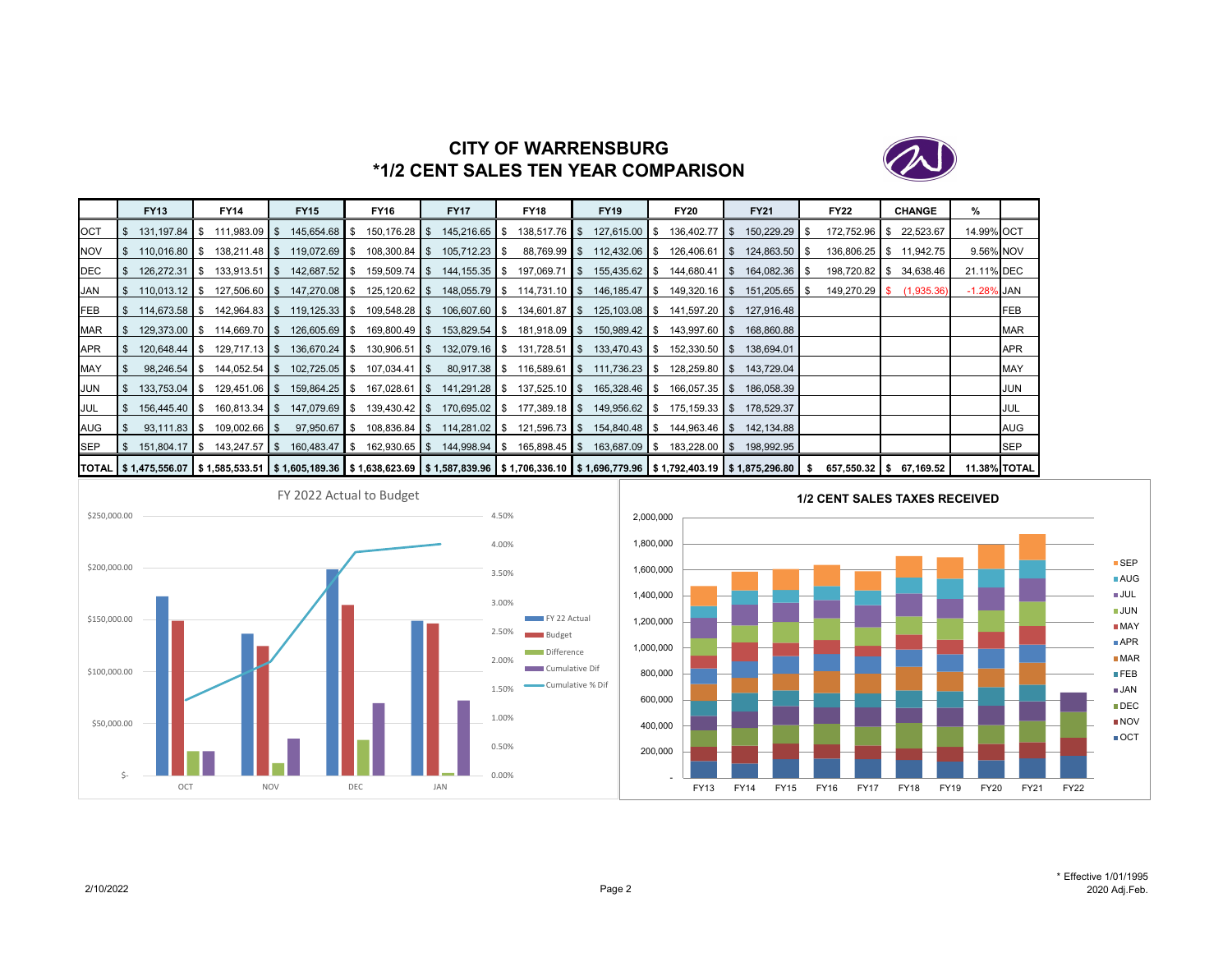

## **CITY OF WARRENSBURG\*3/8 CENT SALES TEN YEAR COMPARISON**

|            | <b>FY13</b>     | FY14                                                                                                                                                                                        | <b>FY15</b>             | <b>FY16</b>     | <b>FY17</b>               | <b>FY18</b>     | <b>FY19</b>     |      | <b>FY20</b>     | <b>FY21</b>     | <b>FY22</b>     | <b>CHANGE</b> | %                   |            |
|------------|-----------------|---------------------------------------------------------------------------------------------------------------------------------------------------------------------------------------------|-------------------------|-----------------|---------------------------|-----------------|-----------------|------|-----------------|-----------------|-----------------|---------------|---------------------|------------|
| <b>OCT</b> | $93.465.69$ \$  |                                                                                                                                                                                             | 105.422.83 \$           | $107,993.82$ \$ | 105,377.24 \$             | $99.242.10$ \$  | 95.187.99       | \$   | $102.214.37$ S  | $108.347.15$ S  | 125.384.82   \$ | 17,037.67     | 15.73% OCT          |            |
| <b>NOV</b> | 78,992.03 \$    | $95,992.27$ \$                                                                                                                                                                              | 88,737.16 \$            | $80,964.79$ \$  | 78,354.36 \$              | $62,317.52$ \$  | 80,365.11       | - \$ | $90,462.83$ \$  | $93,541.33$ \$  | $102,602.37$ \$ | 9,061.04      | 9.69% NOV           |            |
| DEC        | $91.997.57$ \$  | $100.103.74$ S                                                                                                                                                                              | 100.560.75 \$           | $113.408.87$ S  | 104,098.29 \$             | $141,643.09$ \$ | 112,288.75 \$   |      | $104,462.03$ \$ | $118,627.53$ \$ | 141,665.42 \$   | 23,037.89     | 19.42% DEC          |            |
| <b>JAN</b> | 78,689.20 \$    | $90,220.18$ \$                                                                                                                                                                              | 107,726.80 \$           | $90,666.80$ \$  | 105,762.86 \$             | $82,643.20$ \$  | $106,763.75$ \$ |      | $106,744.46$ \$ | 107,678.95 \$   | 109,764.53 \$   | 2,085.58      | 1.94% JAN           |            |
| FEB        | 83,486.85 \$    | $103,219.69$ \$                                                                                                                                                                             |                         | $82,150.10$ \$  | 79,204.48   \$            | $100,682.66$ \$ | $91,262.55$ \$  |      | $104,477.05$ \$ | 95,693.61       |                 |               |                     | FEB        |
| <b>MAR</b> | $92,583.73$ \$  | $85,991.73$ \$                                                                                                                                                                              | $91,879.55$ \$          | $119,713.66$ \$ | $108,704.25$ \$           | $127,429.96$ \$ | 108,917.98 \$   |      | $103,563.12$ \$ | 121,746.51      |                 |               |                     | MAR        |
| <b>APR</b> | 84.330.44 \$    | $89,923.49$ \$                                                                                                                                                                              |                         | $93,822.27$ \$  | $97,331.52$ \$            | $95.571.47$ \$  | $93,935.98$ \$  |      | 108.681.88   \$ | 99,450.79       |                 |               |                     | APR        |
| MAY        | 70,707.30 \$    | 98,496.17 \$                                                                                                                                                                                | 74,867.23 \$            | $80,275.00$ \$  | $56,525.77$ $\frac{8}{3}$ | $84,712.82$ \$  | 83,571.09 \$    |      | $92,402.04$ \$  | 104,705.40      |                 |               |                     | MAY        |
| JUN        | $96,244.12$ \$  | $93,367.55$ \$                                                                                                                                                                              | $113,081.19$ $\sqrt{3}$ | 118,727.93 \$   | 102,978.01   \$           | $98,968.83$ \$  | 118,436.96 \$   |      | $118,673.74$ \$ | 136,188.19      |                 |               |                     | JUN        |
| <b>JUL</b> | $113.223.39$ \$ | $116.755.95$ S                                                                                                                                                                              | 107.530.80 \ \$         | $102.127.07$ S  | 123,032.59 \$             | $126,639.46$ \$ | 107.033.56 \$   |      | $126.859.66$ S  | 129.623.78      |                 |               |                     | JUL        |
| <b>AUG</b> | $67,134.73$ \$  | $79,002.18$ \$                                                                                                                                                                              | 72,948.55 \$            | $79,230.19$ \$  | 84,598.76 \$              | $90,330.78$ \$  | 108,381.89   \$ |      | $107,147.20$ \$ | 106,697.03      |                 |               |                     | AUG        |
| <b>SEP</b> | 109.587.86 \$   | $103,401.28$ \$                                                                                                                                                                             | 113,775.48 \$           | 117,872.86 \$   | $105,337.95$ \$           | $115,936.67$ \$ | 118,895.27 \$   |      | $129,584.85$ \$ | 142,399.39      |                 |               |                     | <b>SEP</b> |
|            |                 | TOTAL   \$1,060,442.91   \$1,140,410.46   \$1,160,967.52   \$1,186,953.36   \$1,151,306.08   \$1,226,118.56   \$1,225,040.88   \$1,295,273.23   \$1,364,699.66   \$479,417.14   \$51,222.18 |                         |                 |                           |                 |                 |      |                 |                 |                 |               | <b>11.96% TOTAL</b> |            |



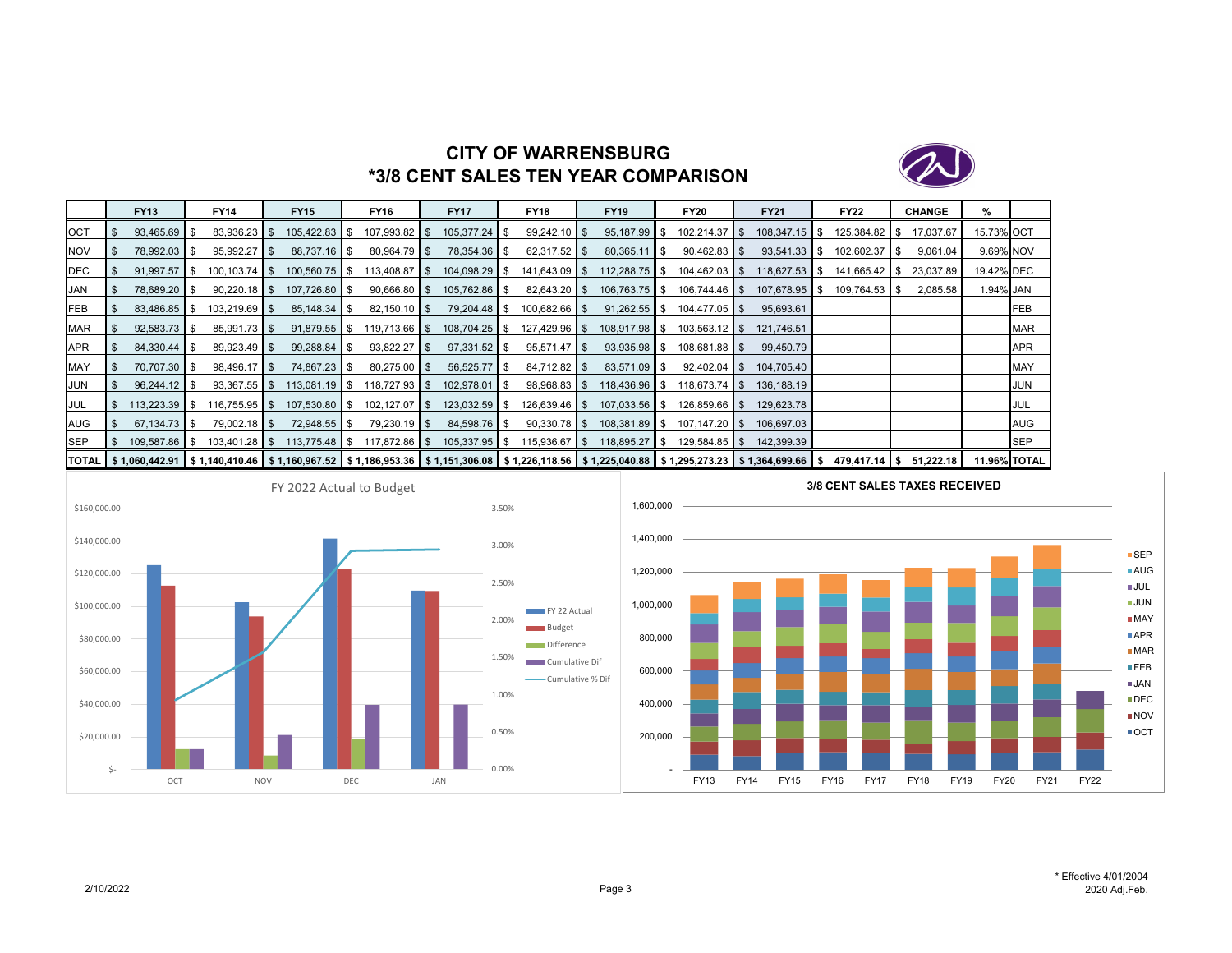# **CITY OF WARRENSBURG1 CENT USE TEN YEAR COMPARISON**



|            | <b>FY13</b>       | <b>FY14</b> | <b>FY15</b>                                                                                                                                    | <b>FY16</b> | <b>FY17</b> | <b>FY18</b> | <b>FY19</b> | <b>FY20</b> | <b>FY21</b>                                                       | <b>FY22</b> | <b>CHANGE</b> |                |                 |
|------------|-------------------|-------------|------------------------------------------------------------------------------------------------------------------------------------------------|-------------|-------------|-------------|-------------|-------------|-------------------------------------------------------------------|-------------|---------------|----------------|-----------------|
| OCT        | $$13,900.06$ \ \$ |             | $9,143.52$ \$ 15,961.68 \$ 14,297.21 \$ 22,204.92 \$                                                                                           |             |             |             |             |             | $5,257.26$ \$ 21,217.49 \$ 16,912.14 \$ 30,442.72 \$ 29,223.71 \$ |             | (1,219.01)    | -4.00% OCT     |                 |
| <b>NOV</b> |                   |             | \$15,955.74 \$21,934.11 \$19,083.78 \$18,292.66 \$25,830.18 \$17,327.71 \$25,983.82 \$19,195.17 \$38,756.77 \$30,400.52 \$                     |             |             |             |             |             |                                                                   |             | (8,356.25)    | $-21.56\%$ NOV |                 |
| DEC        |                   |             | \$ 17.075.51  \$ 20.893.01  \$ 18.277.23  \$ 22.768.53  \$ 14.826.63  \$ 23.477.96  \$ 22.575.35  \$ 26.302.28  \$ 28.603.23  \$ 36.636.58  \$ |             |             |             |             |             |                                                                   |             | 8,033.35      | 28.09% DEC     |                 |
| <b>JAN</b> |                   |             | \$13,072.57 \$15,384.22 \$19,412.67 \$16,908.80 \$17,578.20 \$17,230.49 \$28,100.11 \$18,103.13 \$34,373.00 \$34,287.18 \$                     |             |             |             |             |             |                                                                   |             | (85.82)       | $-0.25\%$ JAN  |                 |
| FEB        |                   |             | \$21,592.46 \$33,738.68 \$47,815.98 \$39,738.90 \$29,977.33 \$49,539.04 \$30,780.41 \$24,052.68 \$58,743.64                                    |             |             |             |             |             |                                                                   |             |               |                | FEB             |
| <b>MAR</b> |                   |             | \$17,579.43 \$25,803.07 \$19,731.46 \$23,052.54 \$20,953.42 \$29,507.54 \$48,533.97 \$38,085.61 \$35,882.92                                    |             |             |             |             |             |                                                                   |             |               |                | <b>MAR</b>      |
| APR        |                   |             | \$17,199.63 \$18,897.80 \$16,811.78 \$15,592.06 \$18,874.61 \$30,779.50 \$15,976.62 \$23,279.45 \$52,861.01                                    |             |             |             |             |             |                                                                   |             |               |                | <b>APR</b>      |
| <b>MAY</b> |                   |             | \$16,520.19 \$30,031.20 \$15,257.19 \$14,694.11 \$16,758.71 \$23,208.09 \$13,624.85 \$40,807.72 \$23,331.53                                    |             |             |             |             |             |                                                                   |             |               |                | <b>MAY</b>      |
| JUN        |                   |             | \$20,623.89  \$13,515.76  \$10,750.07  \$16,553.81  \$20,400.29  \$17,490.23  \$23,647.66  \$41,580.86  \$38,269.70                            |             |             |             |             |             |                                                                   |             |               |                | JUN             |
| <b>JUL</b> |                   |             | \$17,766.36 \$27,751.05 \$15,201.88 \$16,793.68 \$19,675.12 \$34,222.43 \$17,019.56 \$33,127.28 \$29,490.35                                    |             |             |             |             |             |                                                                   |             |               |                | JUL             |
| AUG        |                   |             | \$15,313.50 \$19,162.04 \$13,467.18 \$17,022.58 \$19,792.30 \$26,103.60 \$23,925.48 \$34,443.17 \$33,557.01 \$                                 |             |             |             |             |             |                                                                   |             |               |                | AUG             |
| <b>SEP</b> |                   |             | \$18,390.66  \$15,902.92  \$17,496.69  \$18,779.33  \$27,510.52  \$20,514.14  \$26,288.22  \$30,579.33  \$44,215.32                            |             |             |             |             |             |                                                                   |             |               |                | <b>SEP</b>      |
|            |                   |             | TOTAL \$204,990.00 \$252,157.38 \$229,267.59 \$234,494.21 \$254,382.23 \$294,657.99 \$297,673.54 \$346,468.82 \$448,527.20 \$130,547.99 \$     |             |             |             |             |             |                                                                   |             | (1,627.73)    |                | $-1.23\%$ TOTAL |



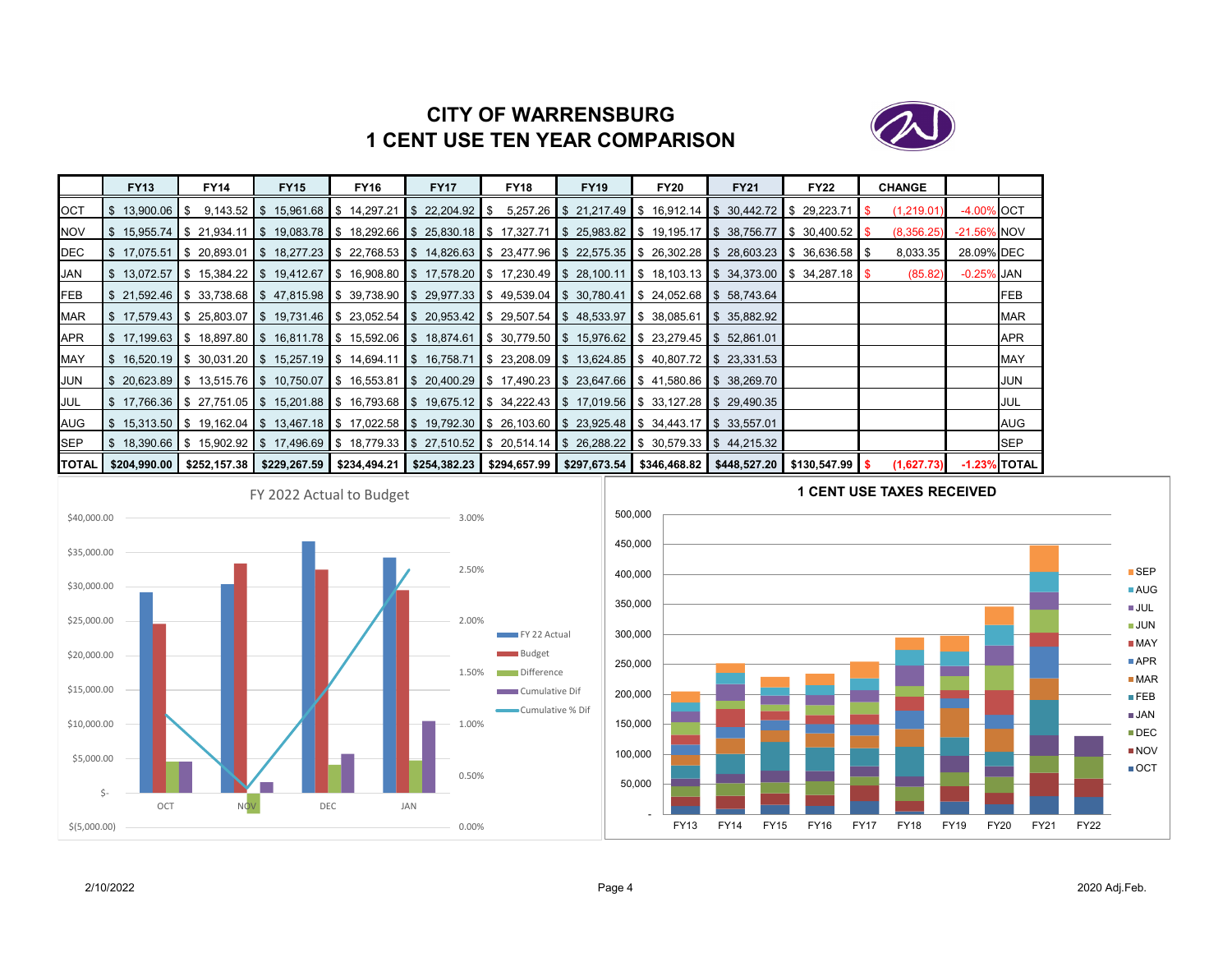

# **CITY OF WARRENSBURG1/2 CENT USE TEN YEAR COMPARISON**

|            | <b>FY13</b>            | <b>FY14</b>                   | <b>FY15</b>   | <b>FY16</b>                                                                                                                                                      | <b>FY17</b>                      | <b>FY18</b>                             | <b>FY19</b>                | <b>FY20</b>                                                                                                   | <b>FY21</b>                                                                | <b>FY22</b> | <b>CHANGE</b> | %            |                 |
|------------|------------------------|-------------------------------|---------------|------------------------------------------------------------------------------------------------------------------------------------------------------------------|----------------------------------|-----------------------------------------|----------------------------|---------------------------------------------------------------------------------------------------------------|----------------------------------------------------------------------------|-------------|---------------|--------------|-----------------|
| OCT        | $6,948.75$ $\sqrt{\ }$ | $4,570.92$ \$                 | 7,982.34 \$   |                                                                                                                                                                  | 7,149.94 $\$\,$ 11,104.54 $\$\,$ |                                         | $2,629.12$ \$ 10,610.74 \$ |                                                                                                               | $8,457.66$ \$ 15,224.22 \$ 14,614.59 \$                                    |             | (609.63)      | -4.00% OCT   |                 |
| <b>NOV</b> | 7.976.39               | $\frac{1}{2}$ \$ 10,965.03 \$ | $9,543.68$ \$ |                                                                                                                                                                  | $9,148.04$ \$ 12,917.51          | $\parallel$ \$ 8,665.48 \$ 12,994.35 \$ |                            |                                                                                                               | $9,599.39$ \$ 19,382.02 \$ 15,203.11 \$ (4,178.91)                         |             |               | -21.56% NOV  |                 |
| DEC        |                        | $8,536.18$ \$ 10,444.57 \$    |               | 9,140.33 \$ 11,386.40 \$ 7,414.70 \$ 11,741.19 \$ 11,289.79 \$ 13,153.60 \$ 14,304.30 \$ 18,321.73 \$ 4,017.43                                                   |                                  |                                         |                            |                                                                                                               |                                                                            |             |               | 28.09% DEC   |                 |
| JAN        | $6,535.08$ \$          | 7,690.69 \$                   | $9,708.15$ S  |                                                                                                                                                                  |                                  |                                         |                            |                                                                                                               | 8,790.75 \$ 8,616.86 \$ 14,052.69 \$ 9,053.27 \$ 17,189.72 \$ 17,146.80 \$ |             | (42.92)       | $-0.25%$ JAN |                 |
| <b>FEB</b> |                        |                               |               | \$10,794.23 \$16,872.50 \$23,912.47 \$19,873.18 \$14,991.48 \$24,774.16 \$15,393.09 \$12,028.59 \$29,377.33                                                      |                                  |                                         |                            |                                                                                                               |                                                                            |             |               |              | FEB             |
| <b>MAR</b> |                        | $8,788.09$ \$ 12,903.96 \$    |               | $9,867.58$ $\parallel$ \$ 11,528.43 $\parallel$ \$ 10,478.67 $\parallel$ \$ 14,756.54 $\parallel$ \$ 24,271.54 $\parallel$ \$ 19,046.38 $\parallel$ \$ 17,944.82 |                                  |                                         |                            |                                                                                                               |                                                                            |             |               |              | <b>MAR</b>      |
| APR        | 8,598.23               | $9,450.67$ \$<br>IS-          | $8,407.47$ \$ | 7,797.49   \$                                                                                                                                                    |                                  |                                         |                            | $9,439.07$ $\parallel$ \$ 15,392.63 $\parallel$ \$ 7,989.81 $\parallel$ \$ 11,641.90 $\parallel$ \$ 26,435.46 |                                                                            |             |               |              | <b>APR</b>      |
| MAY        | 8,258.57               | $$15,018.42$ \ \ \$           | $7,630.03$ \$ |                                                                                                                                                                  |                                  | 8,380.93 \$ 11,606.22 \$                |                            | 6,813.70 \$ 20,407.69 \$ 11,667.96                                                                            |                                                                            |             |               |              | <b>MAY</b>      |
| JUN        | $$10,310.04$ \$        | $6,759.15$ \$                 | $5,376.05$ \$ |                                                                                                                                                                  |                                  |                                         |                            | 8,278.46 \$ 10,202.06 \$ 8,746.75 \$ 11,826.04 \$ 20,794.33 \$ 19,138.44                                      |                                                                            |             |               |              | <b>JUN</b>      |
| JUL        | - S                    | $8,881.54$ \$ 13,878.12 \$    | $7,602.37$ \$ | $8,398.42$ \$                                                                                                                                                    |                                  |                                         |                            | $9,839.40$ \$ 17,114.42 \$ 8,511.38 \$ 16,566.74 \$ 14,747.94                                                 |                                                                            |             |               |              | JUL             |
| <b>AUG</b> | $7.655.33$ S           | $9,582.82$ \$                 | $6,734.85$ \$ | $8,512.89$ \$                                                                                                                                                    |                                  |                                         |                            | $9,898.00$ \$ 13,054.25 \$ 11,964.98 \$ 17,224.82 \$ 16,781.65                                                |                                                                            |             |               |              | AUG             |
| <b>SEP</b> | $9,193.63$ \$          | $7,952.95$ \$                 | 8,749.98 \$   |                                                                                                                                                                  |                                  |                                         |                            | $9.391.42$ \$ 13,757.84 \$ 10,259.00 \$ 13,146.57 \$ 15,292.54 \$ 22,111.81                                   |                                                                            |             |               |              | <b>SEP</b>      |
|            | TOTAL \$102,476.06     |                               |               | \$126,089.80 \$114,655.30 \$117,269.08 \$127,214.95 \$147,356.62 \$148,864.68 \$173,266.91 \$224,305.67 \$65,286.23 \$                                           |                                  |                                         |                            |                                                                                                               |                                                                            |             | (814.03)      |              | $-1.23\%$ TOTAL |



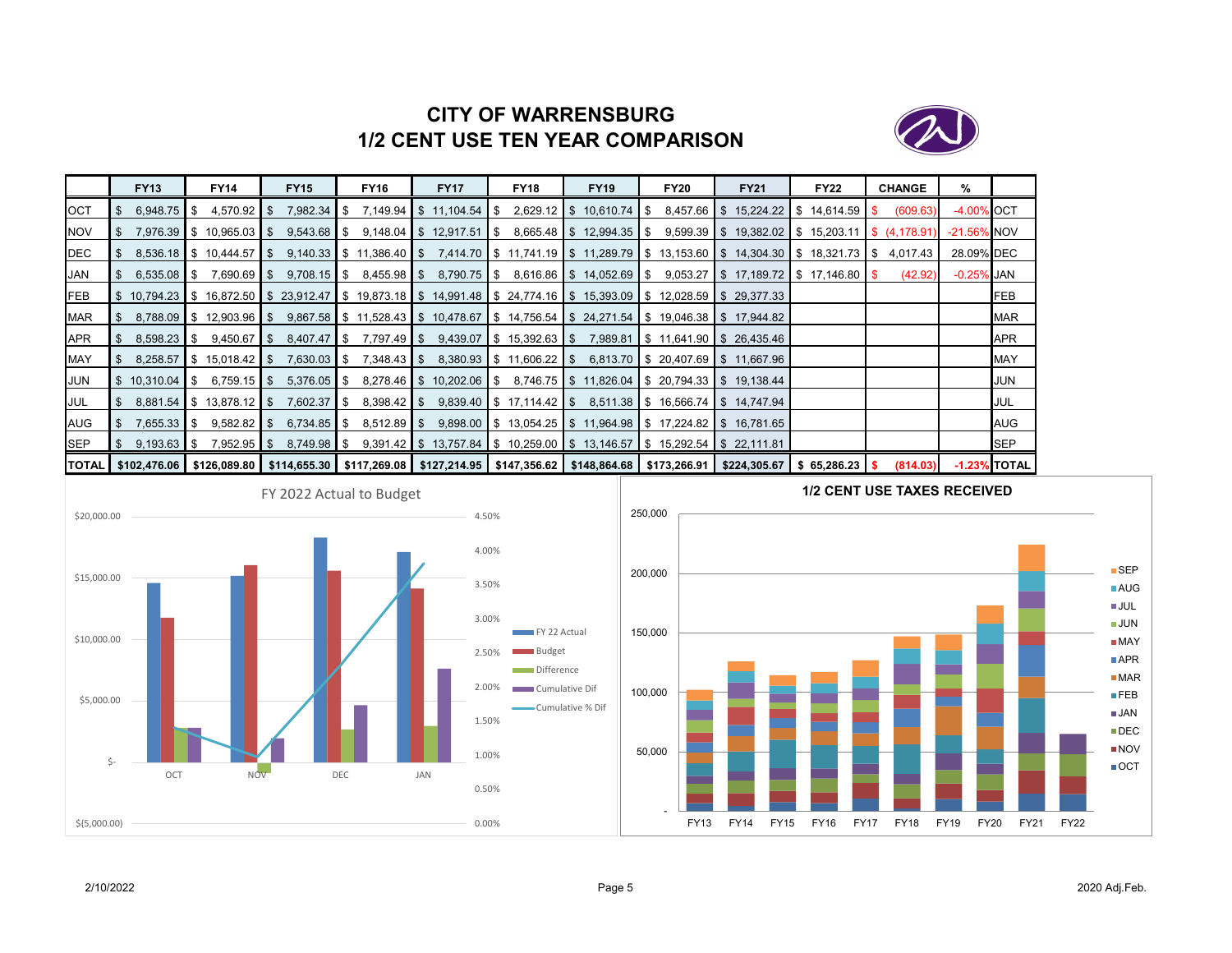

# **CITY OF WARRENSBURG3/8 CENT USE TEN YEAR COMPARISON**

|              | <b>FY13</b>                   | <b>FY14</b> | <b>FY15</b>            | <b>FY16</b>        | <b>FY17</b>                                                       | <b>FY18</b>                                                                              | <b>FY19</b>     | <b>FY20</b> | <b>FY21</b>                                                                                                      | <b>FY22</b> | <b>CHANGE</b> | %              |                 |
|--------------|-------------------------------|-------------|------------------------|--------------------|-------------------------------------------------------------------|------------------------------------------------------------------------------------------|-----------------|-------------|------------------------------------------------------------------------------------------------------------------|-------------|---------------|----------------|-----------------|
| OCT          | \$4.868.24                    | \$3,202.35  | $\frac{1}{5}$ 5,986.01 | $$5,361.79$ \ \ \$ | 8,327.37                                                          | S.                                                                                       | 7,957.06   \$   |             | $6,342.45$ \$ 11,416.73 \$ 10,959.57                                                                             |             | (457.16)      | -4.00% OCT     |                 |
| NOV          | $$5,588.20 \;   \; $7,682.01$ |             |                        |                    | $\$\$$ 7,156.86 $\$\$$ 6,860.18 $\$\$$ 9,686.92 $\$\$$            | 6,498.29 \$                                                                              |                 |             | $9,744.54$ $\uparrow$ \$ 7,198.64 $\uparrow$ \$ 14,534.70 $\uparrow$ \$ 11,400.90 $\uparrow$ \$ (3,133.80)       |             |               | $-21.56\%$ NOV |                 |
| DEC          |                               |             |                        |                    | $$5,980.38$ $$7,317.38$ $$6,854.39$ $$8,538.73$ $$5,560.33$ $$$   | 8,804.79 \$                                                                              | 8,466.29 \$     |             | $9,863.97$ \$ 10,726.88 \$ 13,739.58 \$                                                                          |             | 3,012.70      | 28.09% DEC     |                 |
| JAN          |                               |             |                        |                    |                                                                   | $$4,578.42$ $$5,388.03$ $$7,280.21$ $$6,341.20$ $$6,592.23$ $$6,461.84$ $$10,538.20$ $$$ |                 |             | 6,789.10 \$ 12,890.68 \$ 12,858.50 \$                                                                            |             | (32.18)       | -0.25% JAN     |                 |
| FEB          |                               |             |                        |                    |                                                                   |                                                                                          |                 |             | \$7,562.35 \$12,652.80 \$17,932.11 \$14,903.02 \$11,242.20 \$18,578.30 \$11,543.38 \$9,020.32 \$22,030.24        |             |               |                | FEB             |
| MAR          |                               |             |                        |                    |                                                                   |                                                                                          |                 |             | \$ 6,156.87 \$ 9,676.76 \$ 7,399.76 \$ 8,645.24 \$ 7,858.02 \$ 11,066.02 \$ 18,201.38 \$ 14,283.00 \$ 13,456.93  |             |               |                | <b>MAR</b>      |
| APR          |                               |             |                        |                    |                                                                   | $$6,023.85$ $$7,087.12$ $$6,304.81$ $$5,847.39$ $$7,078.42$ $$11,543.03$ $$5$            | $5,991.60$   \$ |             | 8,730.34 \$19,824.12                                                                                             |             |               |                | <b>APR</b>      |
| MAY          |                               |             |                        |                    |                                                                   | $$5,785.89$ $$11,262.41$ $$5,721.80$ $$5,510.63$ $$6,284.91$ $$8$ $$703.58$ $$$$         |                 |             | $5,109.64$ \$ 15,303.85 \$ 8,749.87                                                                              |             |               |                | <b>MAY</b>      |
| JUN          |                               |             |                        |                    | $$7,223.13$ $$5,068.72$ $$4,031.53$ $$6,208.07$ $$7,650.59$ $$$$  | $6,559.25$ \$                                                                            |                 |             | 8,868.43 \$ 15,593.79 \$ 14,352.03                                                                               |             |               |                | JUN             |
| JUL          |                               |             |                        |                    |                                                                   |                                                                                          |                 |             | \$ 6,222.33 \$10,407.29 \$ 5,701.06 \$ 6,298.02 \$ 7,378.63 \$ 12,834.21 \$ 6,382.74 \$ 12,423.51 \$ 11,059.57   |             |               |                | JUL             |
| AUG          |                               |             |                        |                    | $$5,363.27$ $$7,186.22$ $$5,050.51$ $$6,383.87$ $$7,422.58$ $$5$  | 9,789.46 S                                                                               |                 |             | 8,972.62 \$12,917.00 \$12,584.67                                                                                 |             |               |                | AUG             |
| <b>SEP</b>   |                               |             |                        |                    | $$6,440.98$ $$5,963.97$ $$6,561.67$ $$7,042.69$ $$10,317.09$ $$5$ | 7,693.28 \$                                                                              |                 |             | $9,858.70$ \$ 11,467.97 \$ 16,581.78                                                                             |             |               |                | SEP             |
| <b>TOTAL</b> | \$71,793.91                   | \$92,895.06 |                        |                    |                                                                   |                                                                                          |                 |             | $$85,980.72$ $$87,940.83$ $$95,399.29$ $$110,503.64$ $$111,634.58$ $$129,933.94$ $$168,208.20$ $$48,958.55$ $$5$ |             | (610.44)      |                | $-1.23\%$ TOTAL |



![](_page_8_Figure_4.jpeg)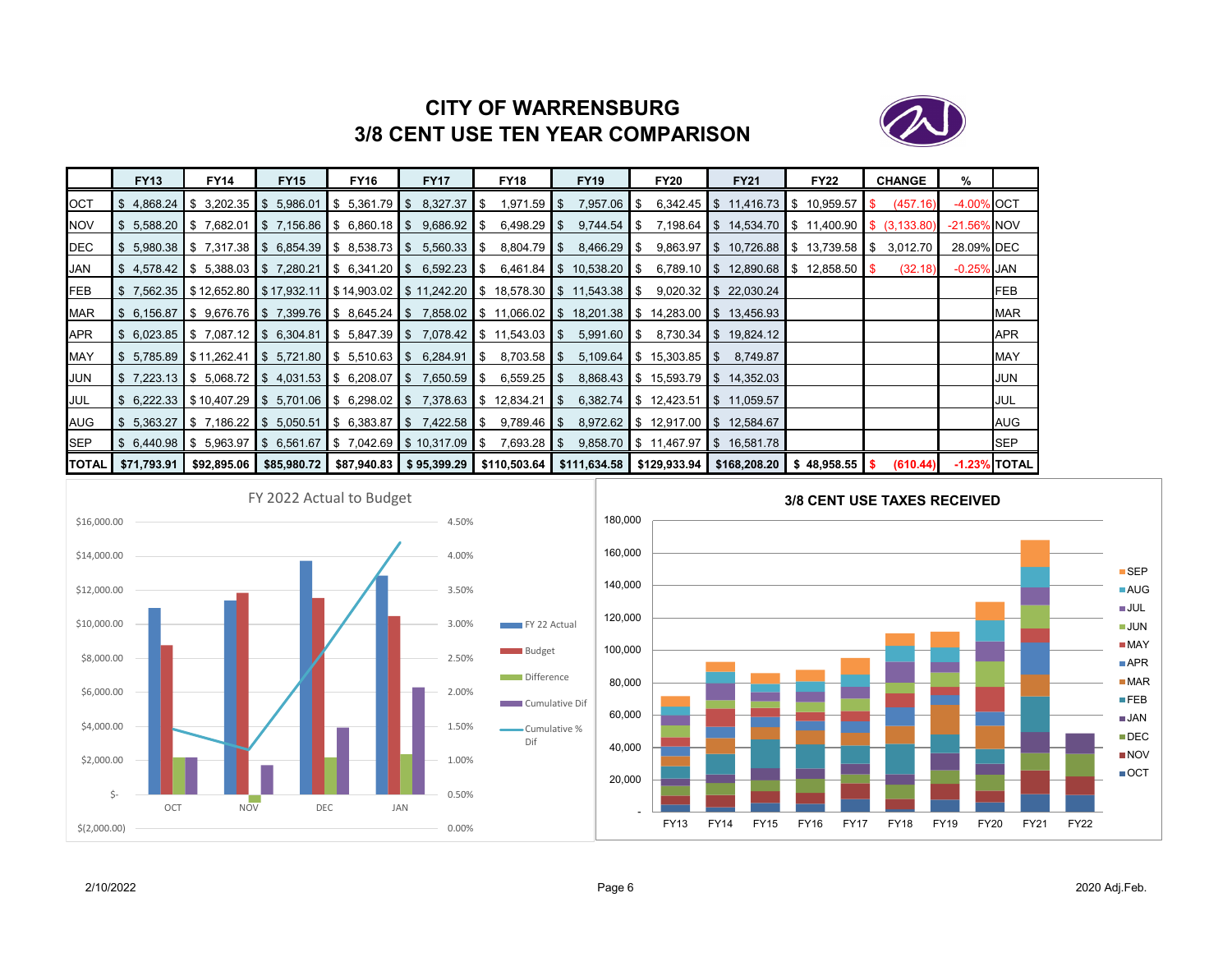# **CITY OF WARRENSBURGLAW ENFORCEMENT TEN YEAR COMPARISON**

![](_page_9_Picture_1.jpeg)

|            | <b>FY13</b> | <b>FY14</b>                 | <b>FY15</b>                                                                                                                                                                | <b>FY16</b> | <b>FY17</b>                                                                                                                            | <b>FY18</b>                                                      | <b>FY19</b> | <b>FY20</b> | <b>FY21</b> | <b>FY22</b>    | <b>CHANGE</b>         | %             |             |
|------------|-------------|-----------------------------|----------------------------------------------------------------------------------------------------------------------------------------------------------------------------|-------------|----------------------------------------------------------------------------------------------------------------------------------------|------------------------------------------------------------------|-------------|-------------|-------------|----------------|-----------------------|---------------|-------------|
| <b>OCT</b> |             | $68,648.72$ \$ 49,734.02 \$ |                                                                                                                                                                            |             | 69,740.56 \$73,177.08 \$74,169.96 \$70,492.57 \$62,332.51 \$71,710.54 \$79,577.66 \$                                                   |                                                                  |             |             |             |                | 91,375.16 \$11,797.50 | 14.83% OCT    |             |
| NOV        |             |                             | $\frac{1}{2}$ 55.212.92 $\frac{1}{2}$ 77.887.02 $\frac{1}{2}$ 63.532.50 $\frac{1}{2}$ 58.894.22 $\frac{1}{2}$ 55.595.27                                                    |             |                                                                                                                                        | $\$\$$ 52,280.94 \\ \$ 59,911.16 \ \$ 63,444.87 \ \$ 68,686.74 \ |             |             |             | 75,208.85 \$   | 6,522.11              | 9.50% NOV     |             |
| DEC        |             |                             | \$ 58,370.64  \$ 65,709.45  \$ 72,535.63  \$ 79,184.98  \$ 72,791.45  \$100,119.52  \$ 73,344.67  \$ 71,772.51  \$ 87,141.65  \$                                           |             |                                                                                                                                        |                                                                  |             |             |             |                | 99,896.60 \$12,754.95 | 14.64% DEC    |             |
| JAN        |             |                             | \$53,269.01 \$61,204.89 \$68,952.60 \$62,138.58 \$73,293.44 \$55,325.38 \$73,118.12 \$72,310.87 \$81,012.60 \$                                                             |             |                                                                                                                                        |                                                                  |             |             |             | $80,062.16$ \$ | (950.44)              | $-1.17\%$ JAN |             |
| FEB        |             |                             | $\frac{1}{5}$ 55,330.96 $\frac{1}{5}$ 68,707.24 $\frac{1}{5}$ 61,982.30 $\frac{1}{5}$ 54,930.81                                                                            |             | $\frac{1}{5}$ 53,749.36 \$ 66,673.84 \$ 66,817.69 \$ 75,654.69 \$ 63,404.45                                                            |                                                                  |             |             |             |                |                       |               | <b>FEB</b>  |
| MAR        |             |                             | \$ 64.281.82  \$ 59.850.51  \$ 62.673.10  \$ 83.803.95  \$ 80.502.75  \$ 92.142.87  \$ 73.811.27  \$ 69.821.52  \$ 88.105.70                                               |             |                                                                                                                                        |                                                                  |             |             |             |                |                       |               | <b>MAR</b>  |
| APR        |             |                             | \$62,409.29  \$64,069.15  \$73,651.81  \$67,565.62  \$65,452.50  \$74,151.28  \$70,352.26  \$79,816.54  \$70,373.08                                                        |             |                                                                                                                                        |                                                                  |             |             |             |                |                       |               | APR         |
| MAY        |             |                             | $\$\$$ 49,808.18 $\$\$$ 77,051.67 $\$\$$ 52,566.73 $\$\$$ 57,599.71                                                                                                        |             | $\frac{1}{2}$ \$ 51,343.45 $\frac{1}{2}$ \$ 58,958.71 $\frac{1}{2}$ \$ 61,991.69 $\frac{1}{2}$ \$ 64,713.00 $\frac{1}{2}$ \$ 80,552.28 |                                                                  |             |             |             |                |                       |               | <b>MAY</b>  |
| JUN        |             |                             | \$ 70,162.15  \$ 67,583.98  \$ 85,528.20  \$ 84,711.15  \$ 71,905.69  \$ 73,249.53  \$ 82,790.48  \$ 85,248.59  \$100,836.52                                               |             |                                                                                                                                        |                                                                  |             |             |             |                |                       |               | JUN         |
| JUL        |             |                             | \$73,007.64 \$78,859.70 \$74,596.87 \$71,509.19 \$85,628.15 \$91,680.94 \$77,897.41 \$90,174.20 \$89,383.61 \$                                                             |             |                                                                                                                                        |                                                                  |             |             |             |                |                       |               | JUL         |
| AUG        |             |                             | \$ 48,900.29 \$ 58,419.92 \$ 55,602.98 \$ 58,375.82 \$ 62,219.29 \$ 65,662.95 \$ 73,962.21 \$ 86,525.80 \$ 74,520.21                                                       |             |                                                                                                                                        |                                                                  |             |             |             |                |                       |               | AUG         |
| SEP        |             |                             | \$79,282.17  \$75,385.36  \$81,916.16  \$83,389.29  \$74,742.70  \$89,108.85  \$89,310.51  \$94,198.39  \$104,298.47                                                       |             |                                                                                                                                        |                                                                  |             |             |             |                |                       |               | <b>SEP</b>  |
|            |             |                             | TOTAL  \$738,683.79   \$804,462.91   \$823,279.44   \$835,280.40   \$821,394.01   \$889,847.38   \$865,639.98   \$925,391.52   \$987,892.97   \$ 346,542.77   \$ 30,124.12 |             |                                                                                                                                        |                                                                  |             |             |             |                |                       |               | 9.52% TOTAL |

![](_page_9_Figure_3.jpeg)

![](_page_9_Figure_4.jpeg)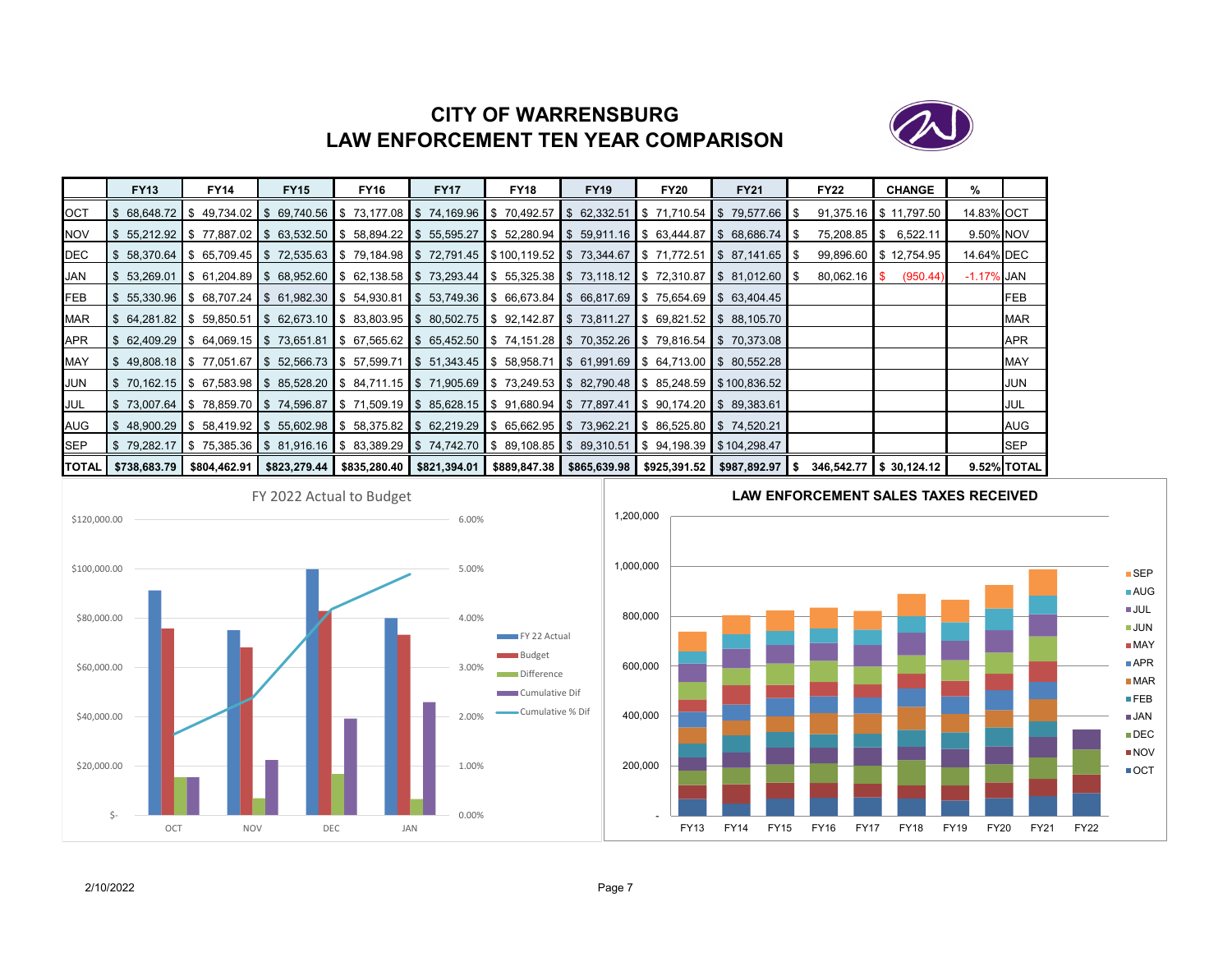![](_page_10_Picture_0.jpeg)

# **CITY OF WARRENSBURGMONTHLY REVENUE COMPARISON**

**as of 02/03/2022**

|                         | January 2021   | January 2022   | <b>Difference</b> | %         |
|-------------------------|----------------|----------------|-------------------|-----------|
| Sales Tax               |                |                |                   |           |
| One Cent Sales          | \$302.411.04   | \$298.540.55   | (\$3,870.49)      | $-1.28%$  |
| <b>Half Cent Sales</b>  | \$151,205.65   | \$149,270.29   | (\$1,935.36)      | $-1.28%$  |
| 3/8 Cent Sales          | \$107.678.95   | \$109.764.53   | \$2.085.58        | 1.94%     |
| One Cent Use            | \$34,373.00    | \$34,287.18    | (\$85.82)         | $-0.25%$  |
| Half Cent Use           | \$17,189.72    | \$17,146.80    | (\$42.92)         | $-0.25%$  |
| 3/8 Cent Use            | \$12,890.68    | \$12,858.50    | (\$32.18)         | $-0.25%$  |
| Law Enforcement         | \$81,012.60    | \$80,062.16    | (\$950.44)        | $-1.17%$  |
| Total                   | \$706.761.64   | \$701.930.01   | (\$4,831.63)      | $-0.68%$  |
| <b>Franchise</b>        |                |                |                   |           |
| *Cable                  | \$12,599.64    | \$11.963.12    | ( \$636.52)       | $-5.05%$  |
| Electric                | \$110.841.18   | \$107.709.44   | ( \$3,131.74)     | $-2.83%$  |
| Gas                     | \$27,028.81    | \$27,133.33    | \$104.52          | 0.39%     |
| Telephone               | \$29,694.10    | \$20,752.88    | (\$8,941.22)      | $-30.11%$ |
| Water                   | \$19,547.97    | \$20,159.34    | \$611.37          | 3.13%     |
| Total                   | \$199.711.70   | \$187.718.11   | (S11.993.59)      | $-6.01%$  |
| <b>Motor Vehicle</b>    |                |                |                   |           |
| Motor Fuel              | \$38.972.28    | \$45,743.56    | \$6,771.28        | 17.37%    |
| <b>Vehicle Sales</b>    | \$14.109.56    | \$14.703.34    | \$593.78          | 4.21%     |
| Vehicle Fee             | \$8,188.43     | \$7,627.99     | (\$560.44)        | $-6.84%$  |
| Total                   | \$61.270.27    | \$68.074.89    | \$6.804.62        | 11.11%    |
| <b>Bond Property</b>    |                |                |                   |           |
| Go Bond Fire            | \$204,199.48   | \$204,183.57   | (\$15.91)         | $-0.01%$  |
| Go Bond Infra.          | \$656,355.48   | \$656,304.33   | (\$51.15)         | $-0.01%$  |
| Total                   | \$860.554.96   | \$860.487.90   | (\$67.06)         | $-0.01%$  |
| Property                |                |                |                   |           |
| <b>General Property</b> | \$627,912.44   | \$630.585.96   | \$2,673.52        | 0.43%     |
| Parks Property          | \$341,105.43   | \$342,566.84   | \$1,461.41        | 0.43%     |
| Total                   | \$969.017.87   | \$973.152.80   | \$4.134.93        | 0.43%     |
| Lodging Tax             | \$16,270.94    | \$26,212.76    | \$9,941.82        | 61.10%    |
| <b>Grand Total</b>      | \$1,953,032.42 | \$1,957,088.57 | \$4,056.15        | 0.21%     |
| * Estimated             |                |                |                   |           |

![](_page_10_Figure_4.jpeg)

![](_page_10_Figure_5.jpeg)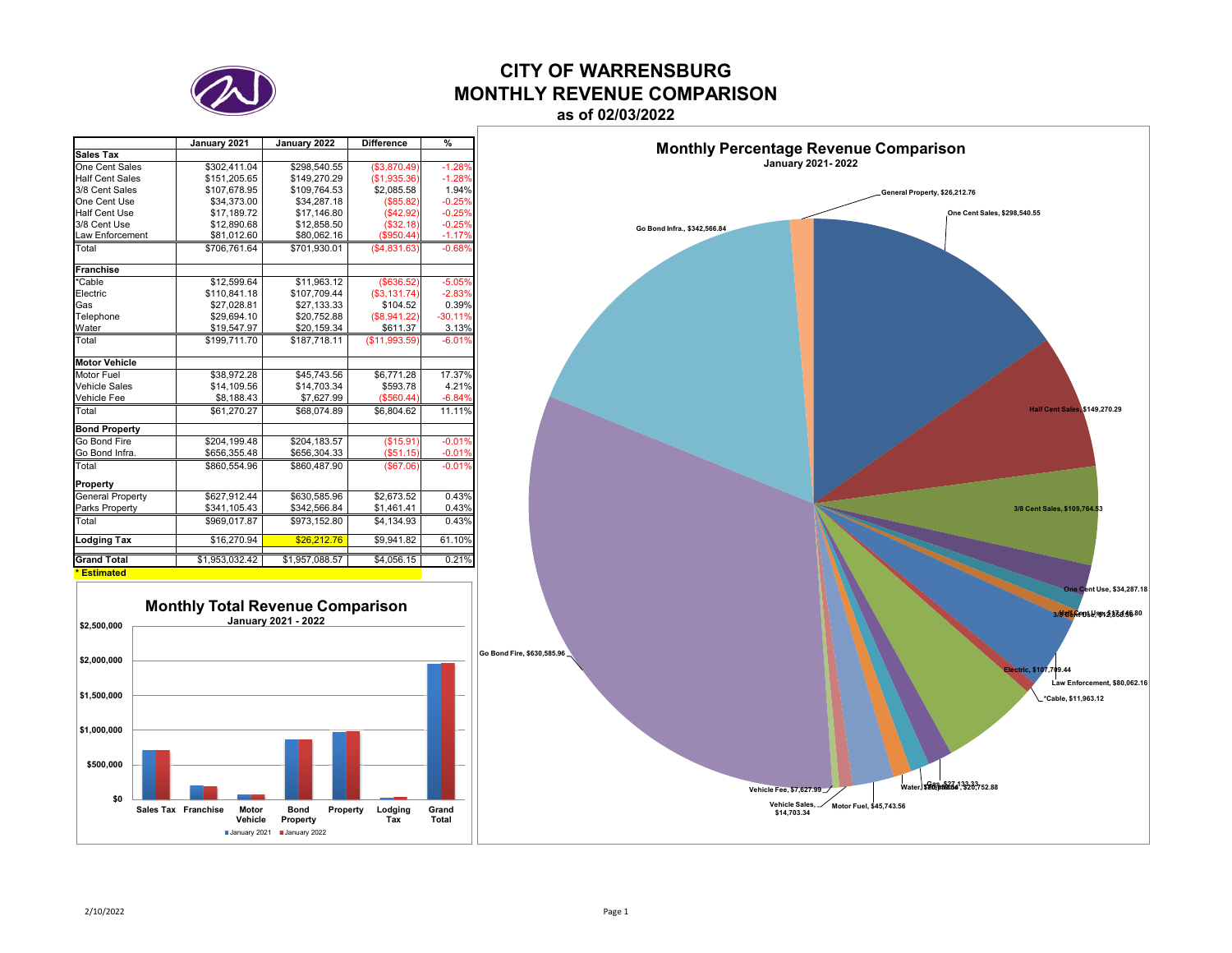![](_page_11_Picture_0.jpeg)

## **CITY OF WARRENSBURGMONTHLY REVENUE COMPARISONas of 02/03/2022**

|                         | Year to Date 2021 | Year to Date 2022 | <b>Difference</b> | $\frac{9}{6}$ |
|-------------------------|-------------------|-------------------|-------------------|---------------|
| Sales Tax               |                   |                   |                   |               |
| One Cent Sales          | \$1.180.761.27    | \$1,315,103.08    | \$134.341.81      | 11.38%        |
| <b>Half Cent Sales</b>  | \$590,380.80      | \$657,550.32      | \$67,169.52       | 11.38%        |
| 3/8 Cent Sales          | \$428,194.96      | \$479,417.14      | \$51,222.18       | 11.96%        |
| One Cent Use            | \$132,175.72      | \$130,547.99      | (\$1,627.73)      | $-1.23%$      |
| <b>Half Cent Use</b>    | \$66,100.26       | \$65,286,23       | (\$814.03)        | $-1.23%$      |
| 3/8 Cent Use            | \$49,568.99       | \$48.958.55       | (\$610.44)        | $-1.23%$      |
| Law Enforcement         | \$316,418.65      | \$346,542.77      | \$30,124.12       | 9.52%         |
| Total                   | \$2,763,600.65    | \$3.043.406.08    | \$279.805.43      | 10.12%        |
| <b>Franchise</b>        |                   |                   |                   |               |
| *Cable                  | \$50,515.99       | \$47,670.39       | (\$2,845.60)      | $-5.63%$      |
| Electric                | \$492.913.23      | \$519,629.96      | \$26,716.73       | 5.42%         |
| Gas                     | \$73.689.39       | \$67,602.97       | (S6.086.42)       | $-8.26%$      |
| Telephone               | \$58,781.92       | \$55,576.84       | (\$3,205.08)      | $-5.45%$      |
| Water                   | \$93,738.32       | \$100,226.69      | \$6,488.37        | 6.92%         |
| Total                   | \$769,638.85      | \$790,706.85      | \$21,068.00       | 2.74%         |
| <b>Motor Vehicle</b>    |                   |                   |                   |               |
| Motor Fuel              | \$164,653.92      | \$181,065.23      | \$16,411.31       | 9.97%         |
| Vehicle Sales           | \$62,465.87       | \$62,315.17       | (\$150.70)        | $-0.24%$      |
| Vehicle Fee             | \$29,553.17       | \$28,420.44       | (S1, 132.73)      | $-3.83%$      |
| Total                   | \$256,672.96      | \$271,800.84      | \$15.127.88       | 5.89%         |
| <b>Bond Property</b>    |                   |                   |                   |               |
| Go Bond Fire            | \$235.660.54      | \$250.476.84      | \$14,816.30       | 6.29%         |
| Go Bond Infra.          | \$757,480.31      | \$805,104.11      | \$47,623.80       | 6.29%         |
| Total                   | \$993,140.85      | \$1,055,580.95    | \$62,440.10       | 6.29%         |
| Property                |                   |                   |                   |               |
| <b>General Property</b> | \$729,373.66      | \$778,354.10      | \$48,980.44       | 6.72%         |
| Parks Property          | \$396,222.93      | \$422,842.10      | \$26,619.17       | 6.72%         |
| Total                   | \$1,125,596.59    | \$1,201,196.20    | \$75,599.61       | 6.72%         |
| <b>Lodging Tax</b>      | \$86,434.51       | \$87,970.71       | \$1,536.20        | 1.78%         |
| <b>Grand Total</b>      | \$5,001,943.56    | \$5,395,080.68    | \$393,137.12      | 7.86%         |
|                         |                   |                   |                   |               |
| <b>Estimated</b>        |                   |                   |                   |               |

![](_page_11_Figure_3.jpeg)

![](_page_11_Figure_4.jpeg)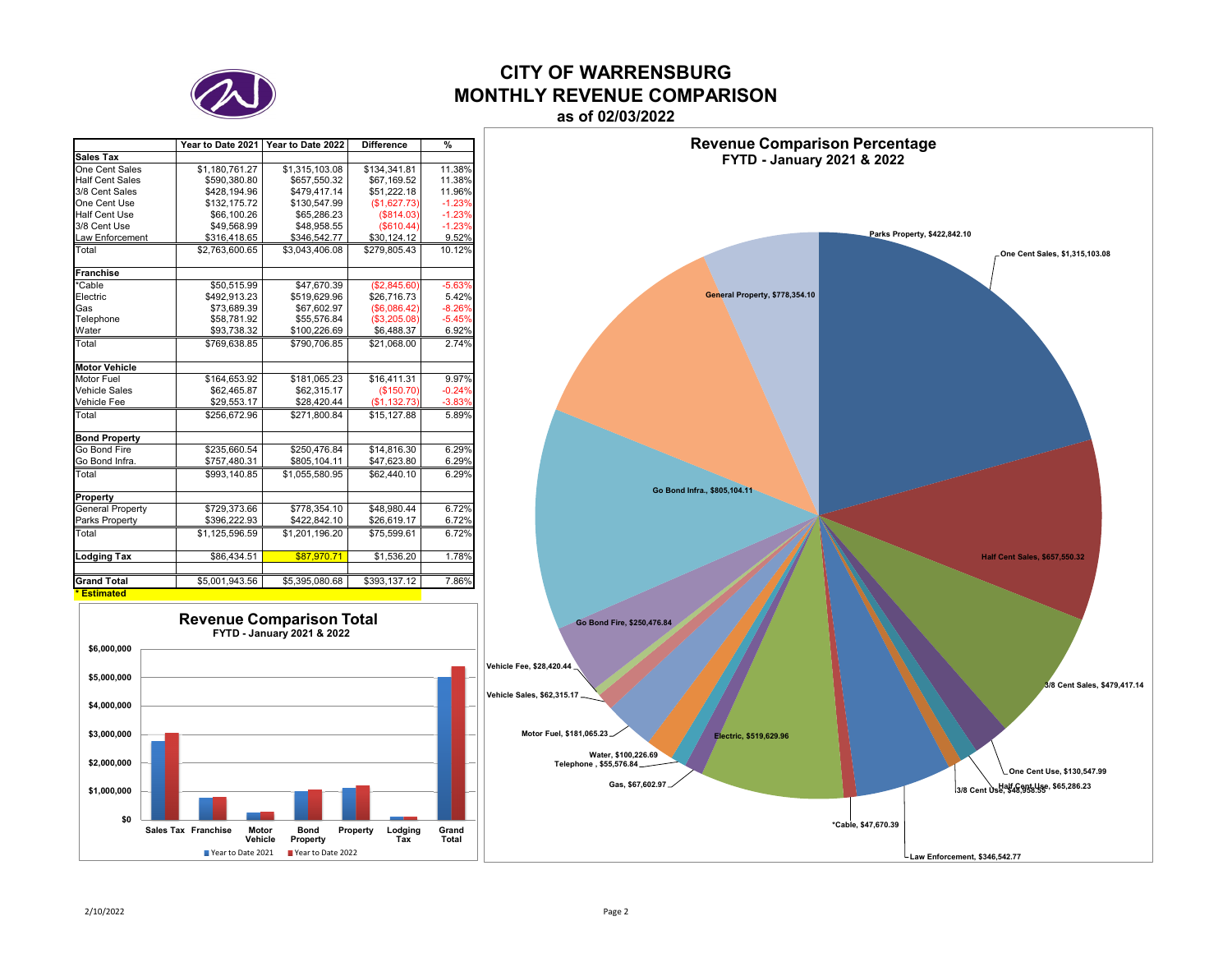![](_page_12_Picture_0.jpeg)

# **CITY OF WARRENSBURGMONTHLY REVENUE COMPARISON**

|                         | 2022 Budget     | Year to Date 2022 | <b>Difference</b> | % Remaining |
|-------------------------|-----------------|-------------------|-------------------|-------------|
| Sales Tax               |                 |                   |                   |             |
| One Cent Sales          | \$3,700,000.00  | \$1,315,103.08    | (\$2,384,896.92)  | 64.46%      |
| <b>Half Cent Sales</b>  | \$1,800,000.00  | \$657,550.32      | (\$1,142,449.68)  | 63.47%      |
| 3/8 Cent Sales          | \$1,350,000.00  | \$479.417.14      | (\$870,582.86)    | 64.49%      |
| One Cent Use            | \$420,000.00    | \$130,547.99      | (\$289,452.01)    | 68.92%      |
| Half Cent Use           | \$200,000.00    | \$65,286,23       | (\$134,713.77)    | 67.36%      |
| 3/8 Cent Use            | \$150,000.00    | \$48.958.55       | (\$101,041.45)    | 67.36%      |
| <b>Law Enforcement</b>  | \$940,000.00    | \$346.542.77      | $($ \$593.457.23) | 63.13%      |
| Total                   | \$8,560,000.00  | \$3.043.406.08    | (\$5.516.593.92)  | 64.45%      |
| <b>Franchise</b>        |                 |                   |                   |             |
| Cable                   | \$145,000.00    | \$47.670.39       | (\$97,329.61)     | 67.12%      |
| Electric                | \$1,570,000.00  | \$519,629.96      | (\$1,050,370.04)  | 66.90%      |
| Gas                     | \$267,000.00    | \$67,602.97       | (\$199,397.03)    | 74.68%      |
| Telephone               | \$150,000.00    | \$55,576.84       | (\$94,423.16)     | 62.95%      |
| Water                   | \$276,000.00    | \$100,226.69      | (\$175,773.31)    | 63.69%      |
| Total                   | \$2,408,000.00  | \$790,706.85      | (\$1,617,293.15)  | 67.16%      |
| <b>Motor Vehicle</b>    |                 |                   |                   |             |
| Motor Fuel              | \$500,000.00    | \$181,065.23      | (\$318,934.77)    | 63.79%      |
| <b>Vehicle Sales</b>    | \$180,000.00    | \$62.315.17       | (\$117,684.83)    | 65.38%      |
| Vehicle Fee             | \$85,000.00     | \$28,420.44       | (\$56,579.56)     | 66.56%      |
| Total                   | \$765,000.00    | \$271.800.84      | $($ \$493,199.16) | 64.47%      |
| <b>Bond Property</b>    |                 |                   |                   |             |
| Go Bond Fire            | \$252,000.00    | \$250,476.84      | (\$1,523.16)      | 0.60%       |
| Go Bond Infra.          | \$798,000.00    | \$805,104.11      | \$7,104.11        | $-0.89%$    |
| Total                   | \$1,050,000.00  | \$1,055,580.95    | \$5,580.95        | $-0.53%$    |
| Property                |                 |                   |                   |             |
| <b>General Property</b> | \$855,000.00    | \$778,354.10      | (\$76,645.90)     | 8.96%       |
| Parks Property          | \$425,000.00    | \$422,842.10      | (\$2,157.90)      | 0.51%       |
| Total                   | \$1,280,000.00  | \$1,201,196.20    | ( \$78, 803.80)   | 6.16%       |
| <b>Lodging Tax</b>      | \$250,000.00    | \$87,970.71       | (\$162,029.29)    | 64.81%      |
| <b>Grand Total</b>      | \$13,263,000.00 | \$5,395,080.68    | (\$7,867,919.32)  | 59.32%      |
|                         |                 |                   |                   |             |

**Revenue to Budget Comparison Total FYTD - January 2022**

**One Cent Sales, \$1,315,103.08 Half Cent Sales, \$657,550.32 Electric, \$519,629.96 Gas, \$67,602.97 Telephone , \$55,576.84 Water, \$100,226.69 Motor Fuel, \$181,065.23 Vehicle Sales, \$62,315.17 Vehicle Fee, \$28,420.44 Go Bond Fire, \$250,476.84 Go Bond Infra., \$805,104.11 General Property, \$778,354.10 Parks Property, \$422,842.10** 

**3/8 Cent Sales, \$479,417.14** 

**One Cent Use, \$130,547.99** 

**Half Cent Use, \$65,286.23 3/8 Cent Use, \$48,958.55** 

**Law Enforcement, \$346,542.77** 

**Cable, \$47,670.39** 

**FYTD January 2022**

# **as of 02/03/2022Revenue to Budget Comparison Percentage**

**\$0\$2,000,000 \$4,000,000 \$6,000,000 \$8,000,000 \$10,000,000 \$12,000,000 \$14,000,000**

**Sales Tax Franchise Motor**

**Vehicle**

2022 Budget

**BondProperty**

**B** Year to Date 2022

**Property Lodging Tax Grand Total**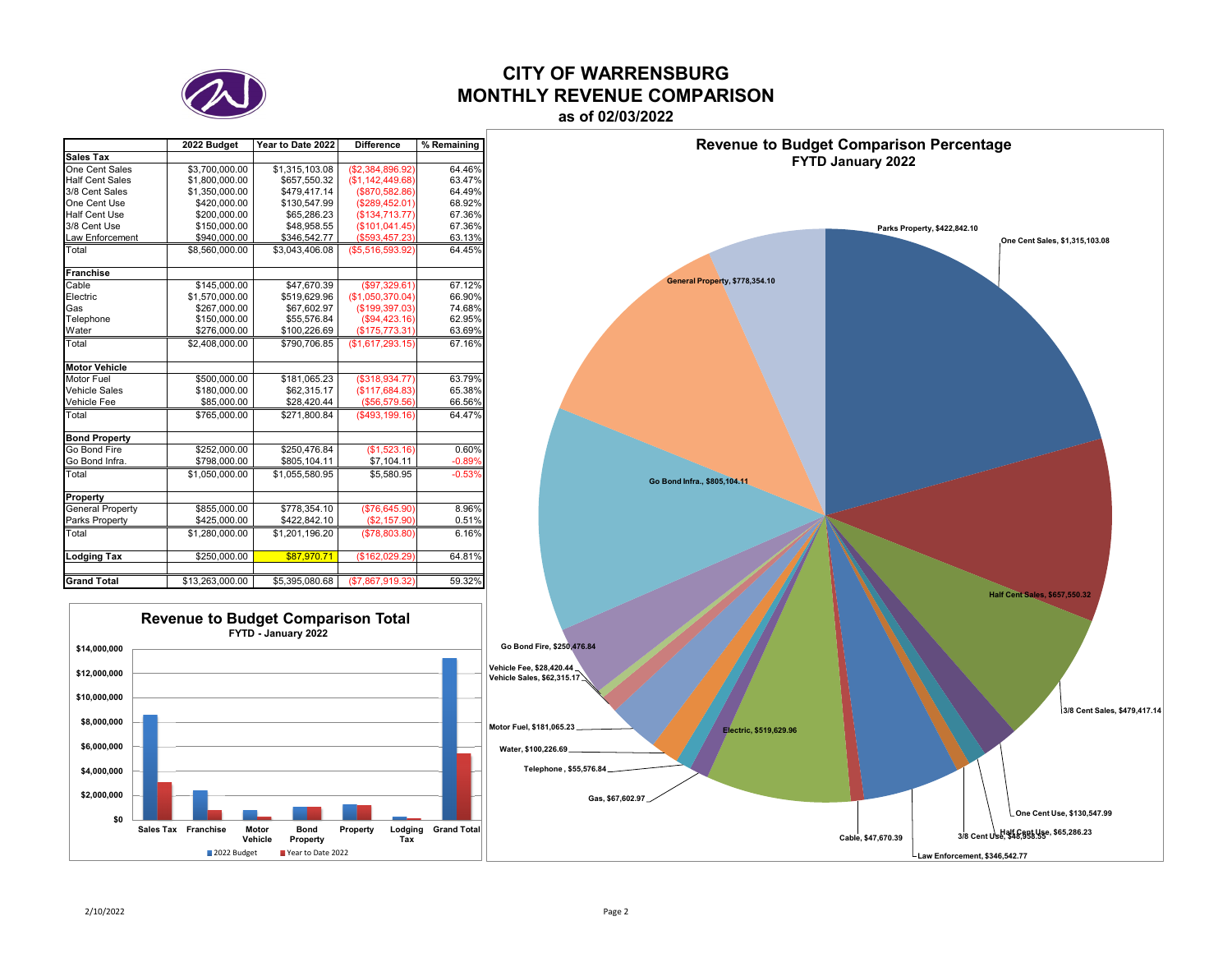![](_page_13_Picture_0.jpeg)

# **Budget Report**

For Fiscal: 2021-2022 Period Ending: 01/31/2022

|                                 |                            |                     |                     |                 |                 | Variance        |           |
|---------------------------------|----------------------------|---------------------|---------------------|-----------------|-----------------|-----------------|-----------|
|                                 |                            | Original            | Current             | Period          | <b>Fiscal</b>   | Favorable       | Percent   |
| RevCategor                      |                            | <b>Total Budget</b> | <b>Total Budget</b> | <b>Activity</b> | <b>Activity</b> | (Unfavorable)   | Remaining |
| <b>Fund: 110 - GENERAL</b>      |                            |                     |                     |                 |                 |                 |           |
| Revenue                         |                            |                     |                     |                 |                 |                 |           |
| 511 - PROPERTY TAX              |                            | 886,300.00          | 886,300.00          | 650,199.74      | 845,353.65      | $-40,946.35$    | 4.62%     |
| 512 - SALES TAX                 |                            | 4,667,000.00        | 4,667,000.00        | 381,275.57      | 1,672,209.07    | $-2,994,790.93$ | 64.17%    |
| 513 - USE TAX                   |                            | 420,000.00          | 420,000.00          | 34,287.18       | 130,547.99      | $-289,452.01$   | 68.92%    |
| 514 - FRANCHISE TAX             |                            | 2,408,000.00        | 2,408,000.00        | 213,434.66      | 821,523.94      | $-1,586,476.06$ | 65.88%    |
| 519 - TAX - NON CATEGORIZED     |                            | 250,000.00          | 250,000.00          | 14,828.82       | 114,939.83      | $-135,060.17$   | 54.02%    |
| 521 - INTERGOVEN - FED GRANT    |                            | 18,890.00           | 18,890.00           | 2,212.00        | 2,212.00        | $-16,678.00$    | 88.29%    |
| 522 - INTERGOVEN - STATE GRANT  |                            | 10,000.00           | 10,000.00           | 0.00            | 17,257.16       | 7,257.16        | 72.57%    |
| 523 - INTERGOVEN - LOCAL GRANT  |                            | 11,700.00           | 11,700.00           | 1,200.00        | 1,200.00        | $-10,500.00$    | 89.74%    |
| 531 - LICENSES                  |                            | 102,800.00          | 102,800.00          | 579.50          | 7,941.79        | $-94,858.21$    | 92.27%    |
| 532 - PERMITS                   |                            | 125,390.00          | 125,390.00          | 10,777.08       | 41,974.40       | $-83,415.60$    | 66.52%    |
| <b>541 - FINES</b>              |                            | 267,300.00          | 267,300.00          | 19,413.58       | 69,714.08       | $-197,585.92$   | 73.92 %   |
| 551 - SERVICE & MERCHANDISE     |                            | 271,600.00          | 271,600.00          | 8,436.40        | 86,074.25       | $-185,525.75$   | 68.31%    |
| 555 - SERVICE & MERCHANDISE     |                            | 847,470.00          | 847,470.00          | 0.00            | 211,867.50      | $-635,602.50$   | 75.00 %   |
| 561 - ASSET SALES               |                            | 6,000.00            | 6,000.00            | 0.00            | 0.00            | $-6,000.00$     | 100.00%   |
| 571 - INTEREST INCOME           |                            | 56,020.00           | 56,020.00           | 0.00            | 9,008.70        | $-47,011.30$    | 83.92%    |
| 591 - DONATION                  |                            | 18,900.00           | 18,900.00           | 1,150.00        | 12,100.00       | $-6,800.00$     | 35.98%    |
| 599 - REVENUE - NON CATEGORIZED |                            | 35,000.00           | 35,000.00           | 1,300.00        | 4,522.82        | $-30,477.18$    | 87.08%    |
| 711 - OTHER FINANCING SOURCES   |                            | 4,000.00            | 4,000.00            | 0.00            | 0.00            | $-4,000.00$     | 100.00%   |
|                                 | <b>Revenue Total:</b>      | 10,406,370.00       | 10,406,370.00       | 1,339,094.53    | 4,048,447.18    | $-6,357,922.82$ | 61.10%    |
|                                 | Fund: 110 - GENERAL Total: | 10,406,370.00       | 10,406,370.00       | 1,339,094.53    | 4,048,447.18    | $-6,357,922.82$ | 61.10%    |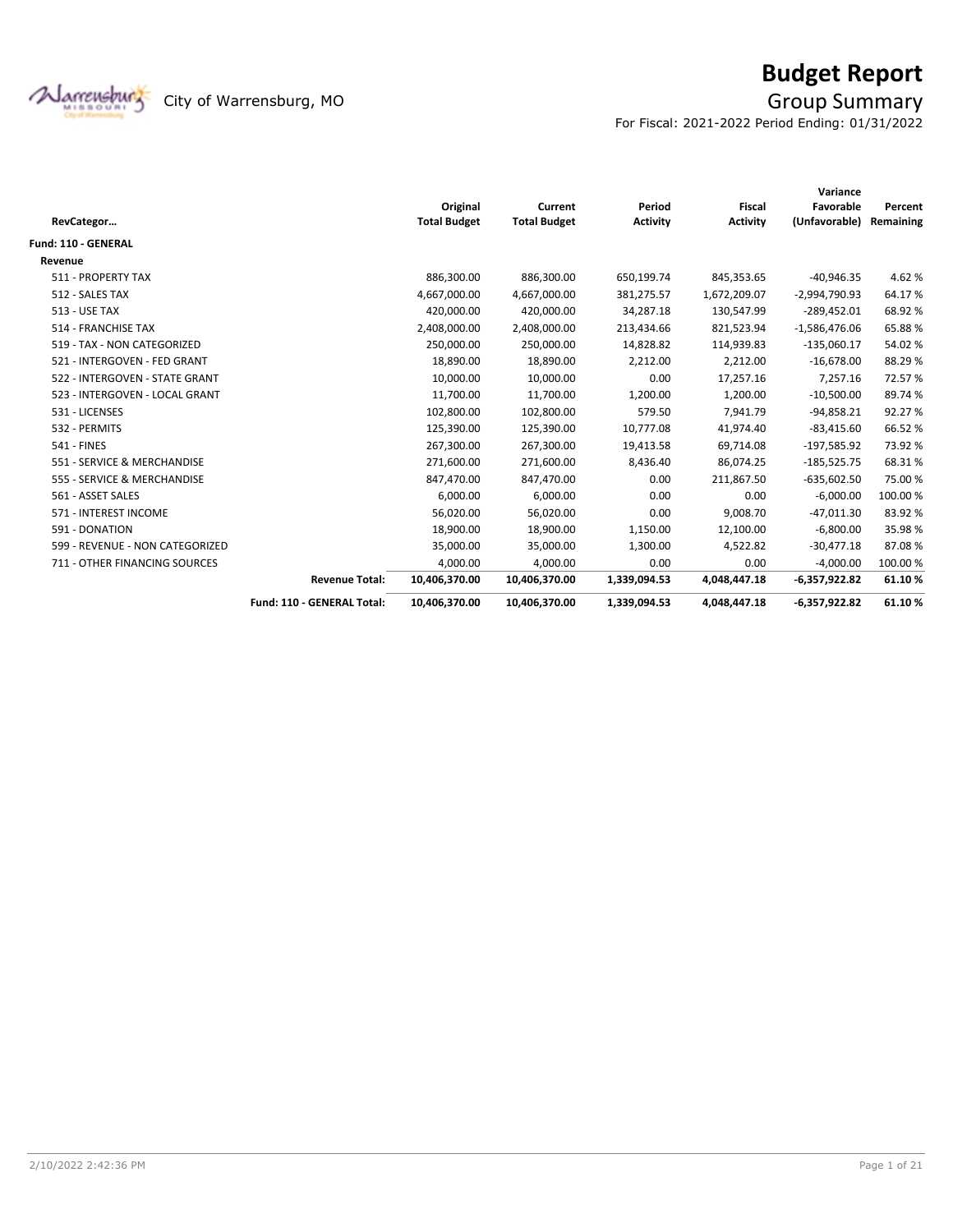| RevCategor                                  | Original<br><b>Total Budget</b> | Current<br><b>Total Budget</b> | Period<br><b>Activity</b> | Fiscal<br><b>Activity</b> | Variance<br>Favorable<br>(Unfavorable) | Percent<br>Remaining |
|---------------------------------------------|---------------------------------|--------------------------------|---------------------------|---------------------------|----------------------------------------|----------------------|
| <b>Fund: 210 - CAPITAL IMPROVEMENT TRAN</b> |                                 |                                |                           |                           |                                        |                      |
| Revenue                                     |                                 |                                |                           |                           |                                        |                      |
| 512 - SALES TAX                             | 680.000.00                      | 680,000.00                     | 60.446.90                 | 243.380.40                | $-436.619.60$                          | 64.21%               |
| 551 - SERVICE & MERCHANDISE                 | 86.000.00                       | 86.000.00                      | 7.627.99                  | 28.420.44                 | $-57.579.56$                           | 66.95 %              |
| 571 - INTEREST INCOME                       | 5.000.00                        | 5,000.00                       | 0.00                      | 1.765.99                  | $-3.234.01$                            | 64.68%               |
| 711 - OTHER FINANCING SOURCES               | 151.300.00                      | 151.300.00                     | 0.00                      | 0.00                      | $-151.300.00$                          | 100.00 %             |
| <b>Revenue Total:</b>                       | 922.300.00                      | 922,300.00                     | 68.074.89                 | 273.566.83                | $-648.733.17$                          | 70.34 %              |
| Fund: 210 - CAPITAL IMPROVEMENT TRAN Total: | 922.300.00                      | 922.300.00                     | 68.074.89                 | 273.566.83                | $-648.733.17$                          | 70.34 %              |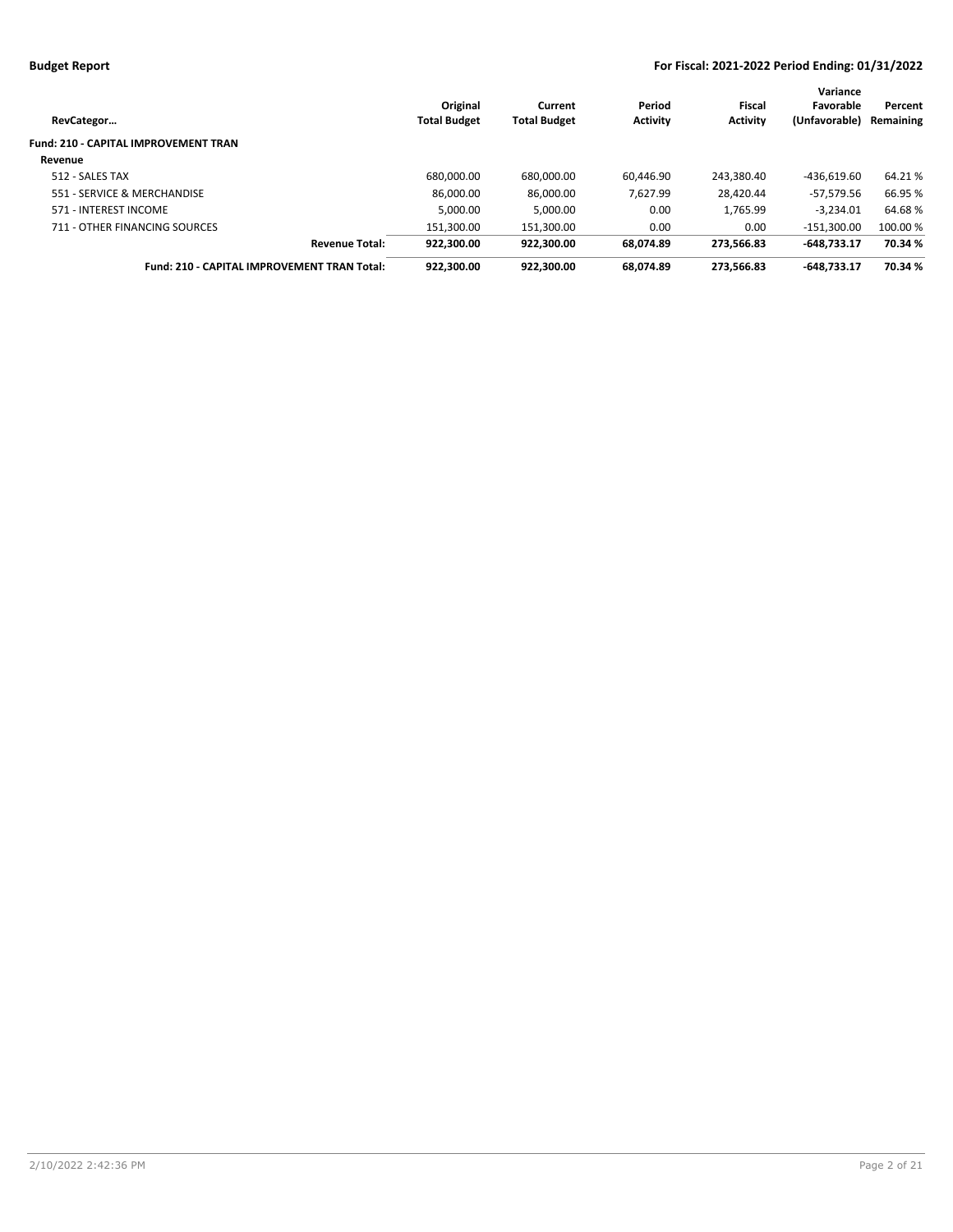| RevCategor                                   | Original<br><b>Total Budget</b> | Current<br><b>Total Budget</b> | Period<br><b>Activity</b> | Fiscal<br><b>Activity</b> | Variance<br>Favorable<br>(Unfavorable) | Percent<br>Remaining |
|----------------------------------------------|---------------------------------|--------------------------------|---------------------------|---------------------------|----------------------------------------|----------------------|
| Fund: 215 - CAPITAL IMPROVEMENT 1/2 C        |                                 |                                |                           |                           |                                        |                      |
| Revenue                                      |                                 |                                |                           |                           |                                        |                      |
| 512 - SALES TAX                              | 1.800.000.00                    | 1,800,000.00                   | 149.270.29                | 657,550.32                | $-1,142,449.68$                        | 63.47 %              |
| 513 - USE TAX                                | 200,000.00                      | 200,000.00                     | 17,146.80                 | 65,286.23                 | $-134.713.77$                          | 67.36%               |
| 571 - INTEREST INCOME                        | 3,500.00                        | 3,500.00                       | 0.00                      | 2.051.89                  | $-1,448.11$                            | 41.37 %              |
| <b>Revenue Total:</b>                        | 2,003,500.00                    | 2,003,500.00                   | 166.417.09                | 724.888.44                | $-1,278,611.56$                        | 63.82 %              |
| Fund: 215 - CAPITAL IMPROVEMENT 1/2 C Total: | 2,003,500.00                    | 2.003.500.00                   | 166.417.09                | 724.888.44                | $-1,278,611.56$                        | 63.82 %              |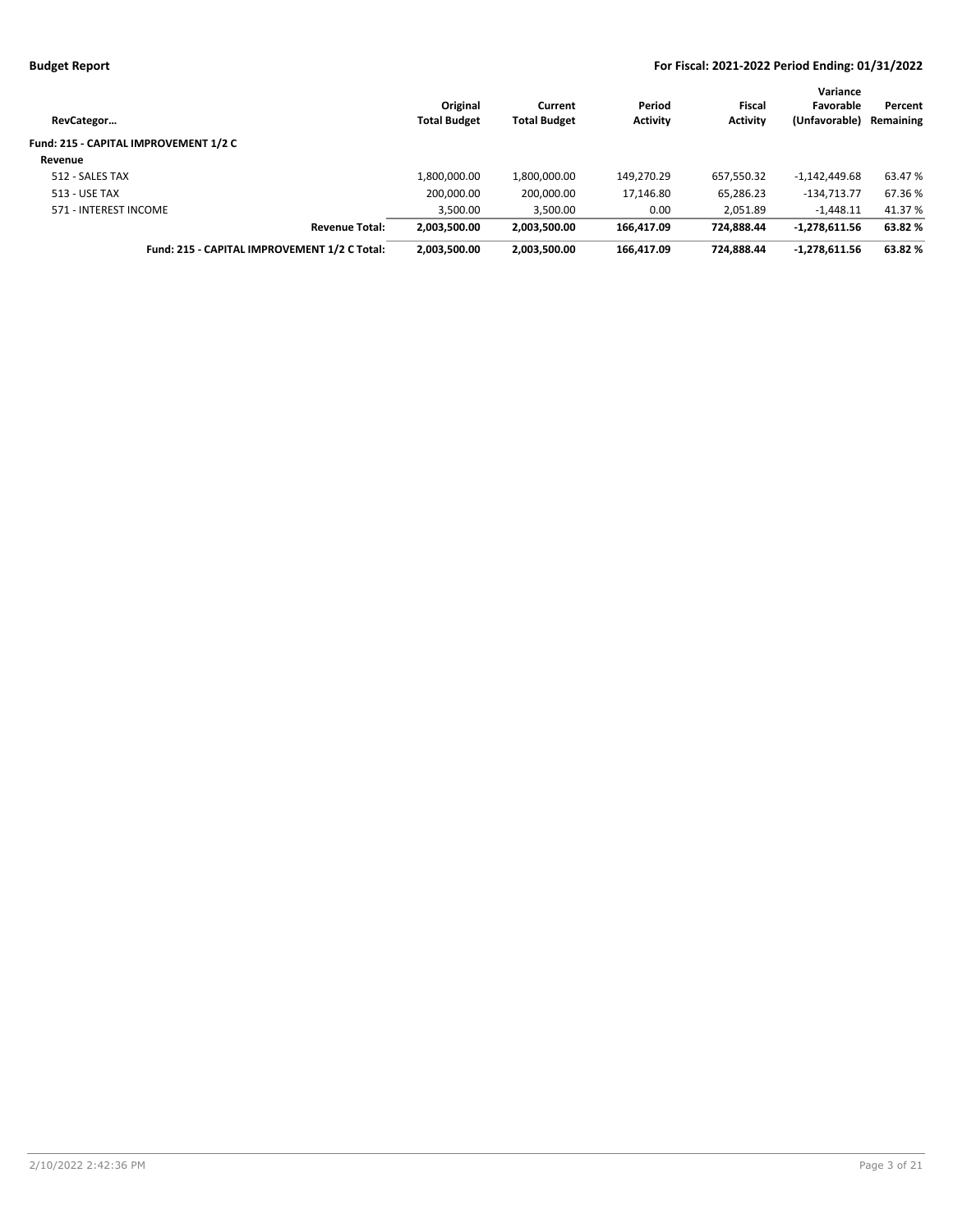| RevCategor                                  | Original<br><b>Total Budget</b> | Current<br><b>Total Budget</b> | Period<br><b>Activity</b> | <b>Fiscal</b><br><b>Activity</b> | Variance<br>Favorable<br>(Unfavorable) | Percent<br>Remaining |
|---------------------------------------------|---------------------------------|--------------------------------|---------------------------|----------------------------------|----------------------------------------|----------------------|
| <b>Fund: 225 - GENERAL OBLIGATION BONDS</b> |                                 |                                |                           |                                  |                                        |                      |
| Revenue                                     |                                 |                                |                           |                                  |                                        |                      |
| 511 - PROPERTY TAX                          | 1,114,300.00                    | 1,114,300.00                   | 862,451.96                | 1,011,826.63                     | $-102.473.37$                          | 9.20%                |
| 571 - INTEREST INCOME                       | 3,300.00                        | 3,300.00                       | 0.00                      | 8,941.75                         | 5,641.75                               | 170.96 %             |
| 599 - REVENUE - NON CATEGORIZED             | 12,000,000.00                   | 12,000,000.00                  | 0.00                      | 0.00                             | $-12.000.000.00$                       | 100.00 %             |
| <b>Revenue Total:</b>                       | 13.117.600.00                   | 13,117,600.00                  | 862.451.96                | 1.020.768.38                     | $-12.096.831.62$                       | 92.22 %              |
| Fund: 225 - GENERAL OBLIGATION BONDS Total: | 13,117,600.00                   | 13,117,600.00                  | 862.451.96                | 1,020,768.38                     | $-12,096,831.62$                       | 92.22 %              |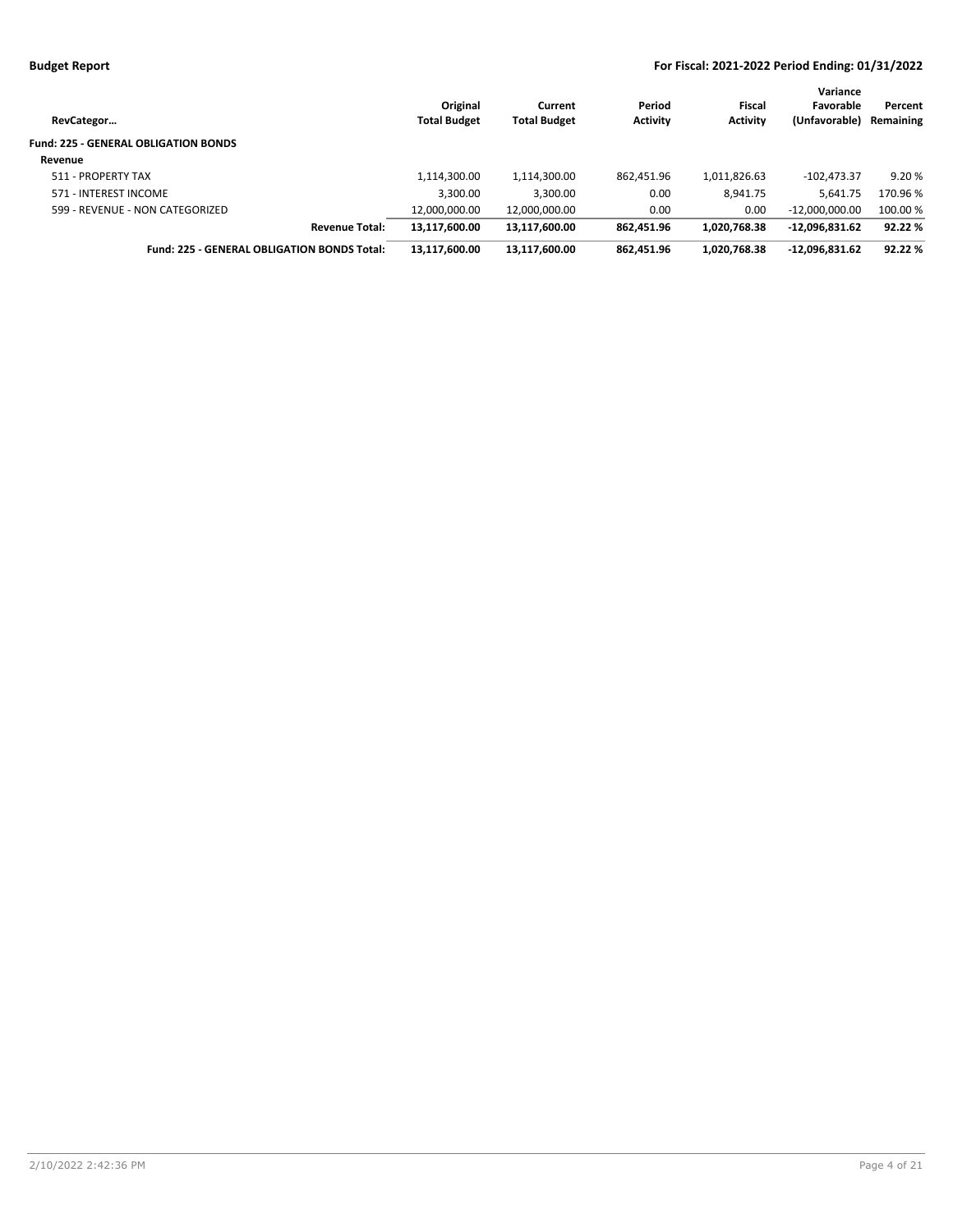|                                                |                     |                     |                 |                 | Variance      |           |
|------------------------------------------------|---------------------|---------------------|-----------------|-----------------|---------------|-----------|
|                                                | Original            | Current             | Period          | <b>Fiscal</b>   | Favorable     | Percent   |
| RevCategor                                     | <b>Total Budget</b> | <b>Total Budget</b> | <b>Activity</b> | <b>Activity</b> | (Unfavorable) | Remaining |
| Fund: 240 - AMERICAN RESCUE PLAN               |                     |                     |                 |                 |               |           |
| Revenue                                        |                     |                     |                 |                 |               |           |
| 571 - INTEREST INCOME                          | 0.00                | 0.00                | 0.00            | 3.516.18        | 3,516.18      | 0.00%     |
| <b>Revenue Total:</b>                          | 0.00                | 0.00                | 0.00            | 3,516.18        | 3,516.18      | 0.00%     |
| <b>Fund: 240 - AMERICAN RESCUE PLAN Total:</b> | 0.00                | 0.00                | 0.00            | 3,516.18        | 3,516.18      | 0.00%     |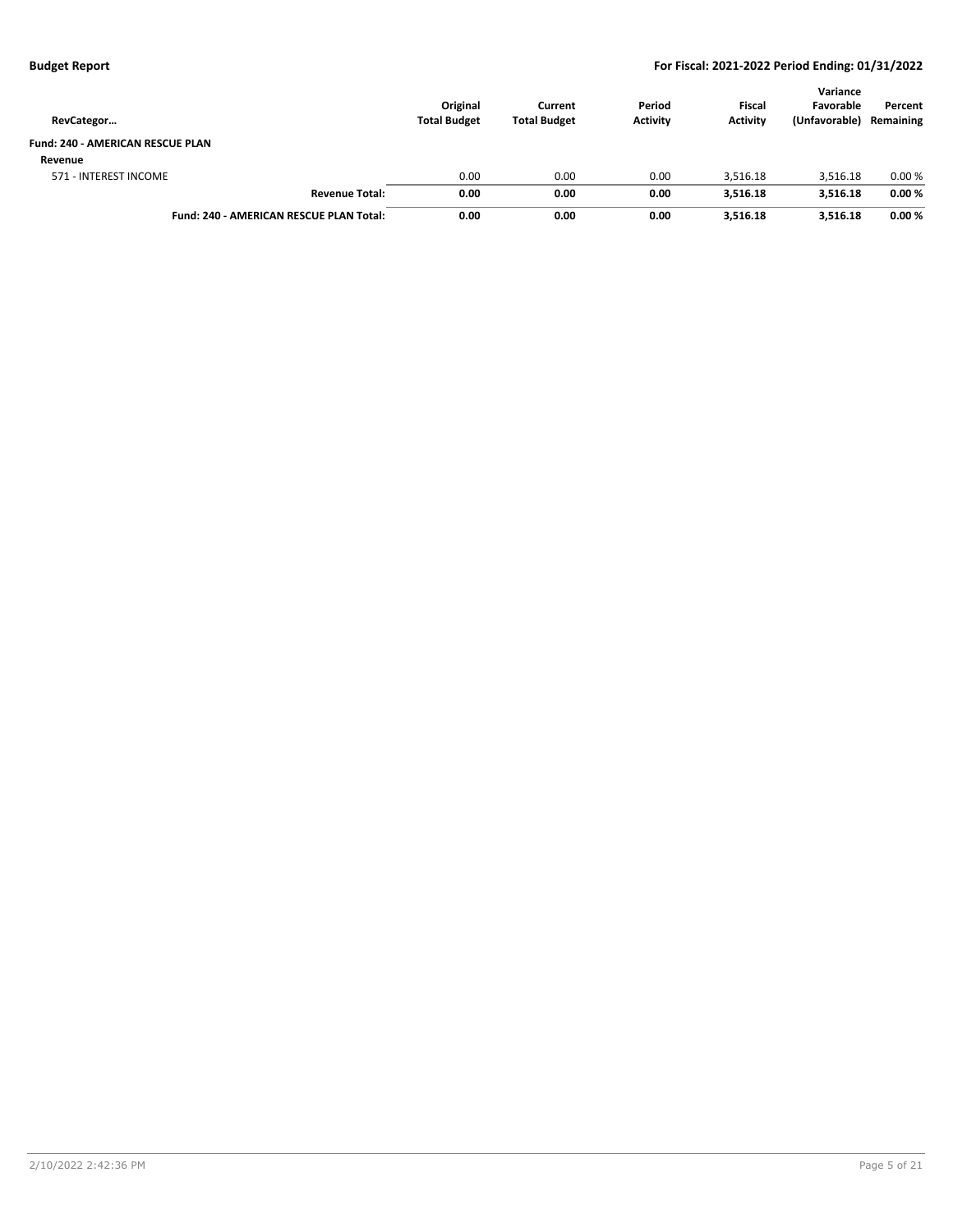| RevCategor                    |                                 | Original<br><b>Total Budget</b> | Current<br><b>Total Budget</b> | Period<br><b>Activity</b> | <b>Fiscal</b><br><b>Activity</b> | Variance<br>Favorable<br>(Unfavorable) | Percent<br>Remaining |
|-------------------------------|---------------------------------|---------------------------------|--------------------------------|---------------------------|----------------------------------|----------------------------------------|----------------------|
| Fund: 310 - DEBT SERVICE      |                                 |                                 |                                |                           |                                  |                                        |                      |
| Revenue                       |                                 |                                 |                                |                           |                                  |                                        |                      |
| 711 - OTHER FINANCING SOURCES |                                 | 2.757.010.00                    | 2.757.010.00                   | 0.00                      | 91.155.01                        | $-2.665.854.99$                        | 96.69 %              |
|                               | <b>Revenue Total:</b>           | 2,757,010.00                    | 2,757,010.00                   | 0.00                      | 91.155.01                        | $-2,665,854.99$                        | 96.69%               |
|                               | Fund: 310 - DEBT SERVICE Total: | 2.757.010.00                    | 2.757.010.00                   | 0.00                      | 91.155.01                        | $-2.665.854.99$                        | 96.69%               |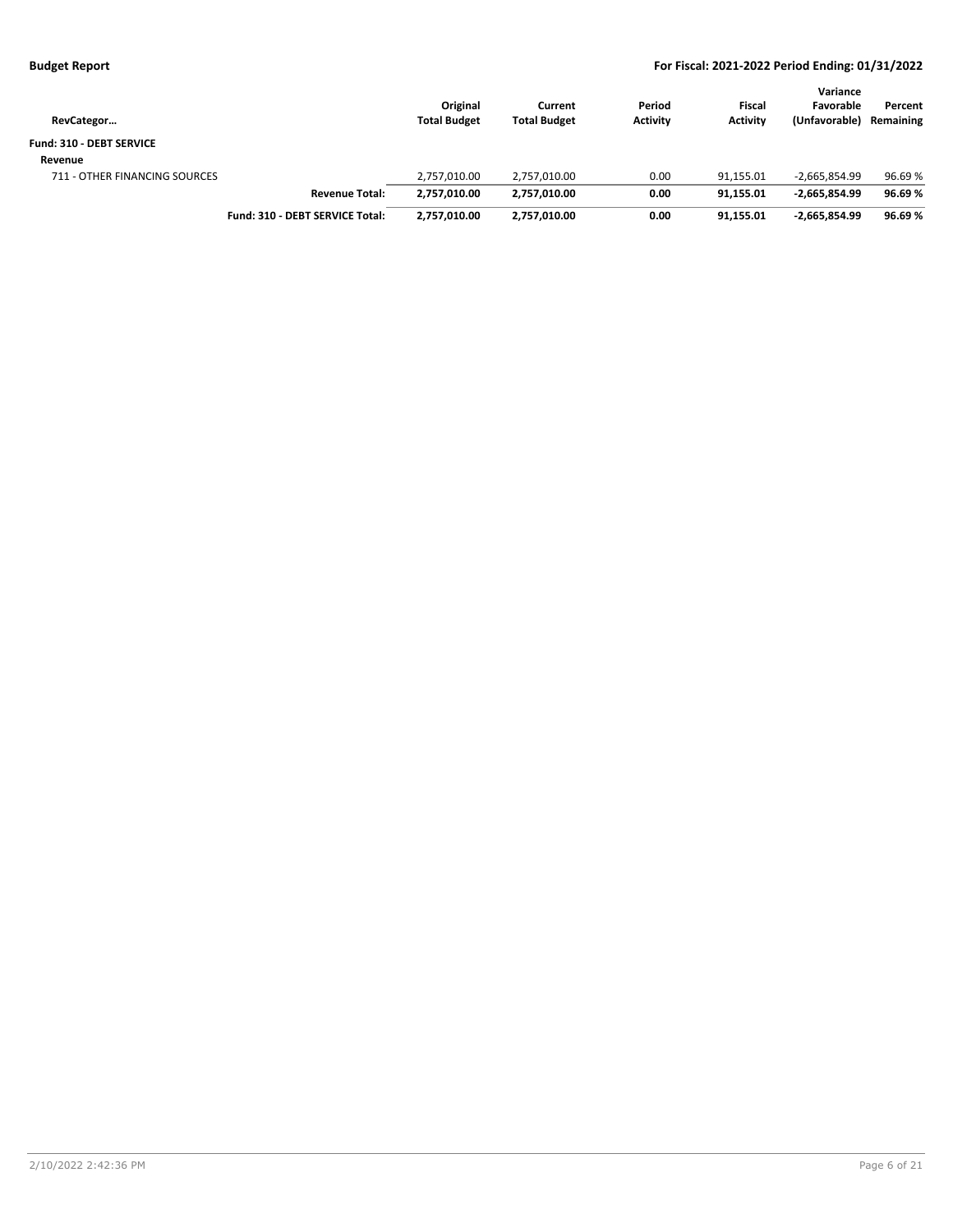| RevCategor                                  | Original<br><b>Total Budget</b> | Current<br><b>Total Budget</b> | Period<br><b>Activity</b> | Fiscal<br><b>Activity</b> | Variance<br>Favorable<br>(Unfavorable) | Percent<br>Remaining |
|---------------------------------------------|---------------------------------|--------------------------------|---------------------------|---------------------------|----------------------------------------|----------------------|
| Fund: 410 - NEIGHBORHOOD IMPROVEMENT        |                                 |                                |                           |                           |                                        |                      |
| Revenue                                     |                                 |                                |                           |                           |                                        |                      |
| 511 - PROPERTY TAX                          | 59,500.00                       | 59,500.00                      | 31,958.73                 | 54,082.80                 | $-5.417.20$                            | 9.10 %               |
| 571 - INTEREST INCOME                       | 0.00                            | 0.00                           | 0.00                      | 453.65                    | 453.65                                 | 0.00%                |
| 711 - OTHER FINANCING SOURCES               | 100.620.00                      | 100,620.00                     | 0.00                      | 0.00                      | $-100,620.00$                          | 100.00 %             |
| <b>Revenue Total:</b>                       | 160.120.00                      | 160.120.00                     | 31.958.73                 | 54.536.45                 | $-105.583.55$                          | 65.94 %              |
| Fund: 410 - NEIGHBORHOOD IMPROVEMENT Total: | 160,120.00                      | 160,120.00                     | 31,958.73                 | 54,536.45                 | $-105.583.55$                          | 65.94 %              |
|                                             |                                 |                                |                           |                           |                                        |                      |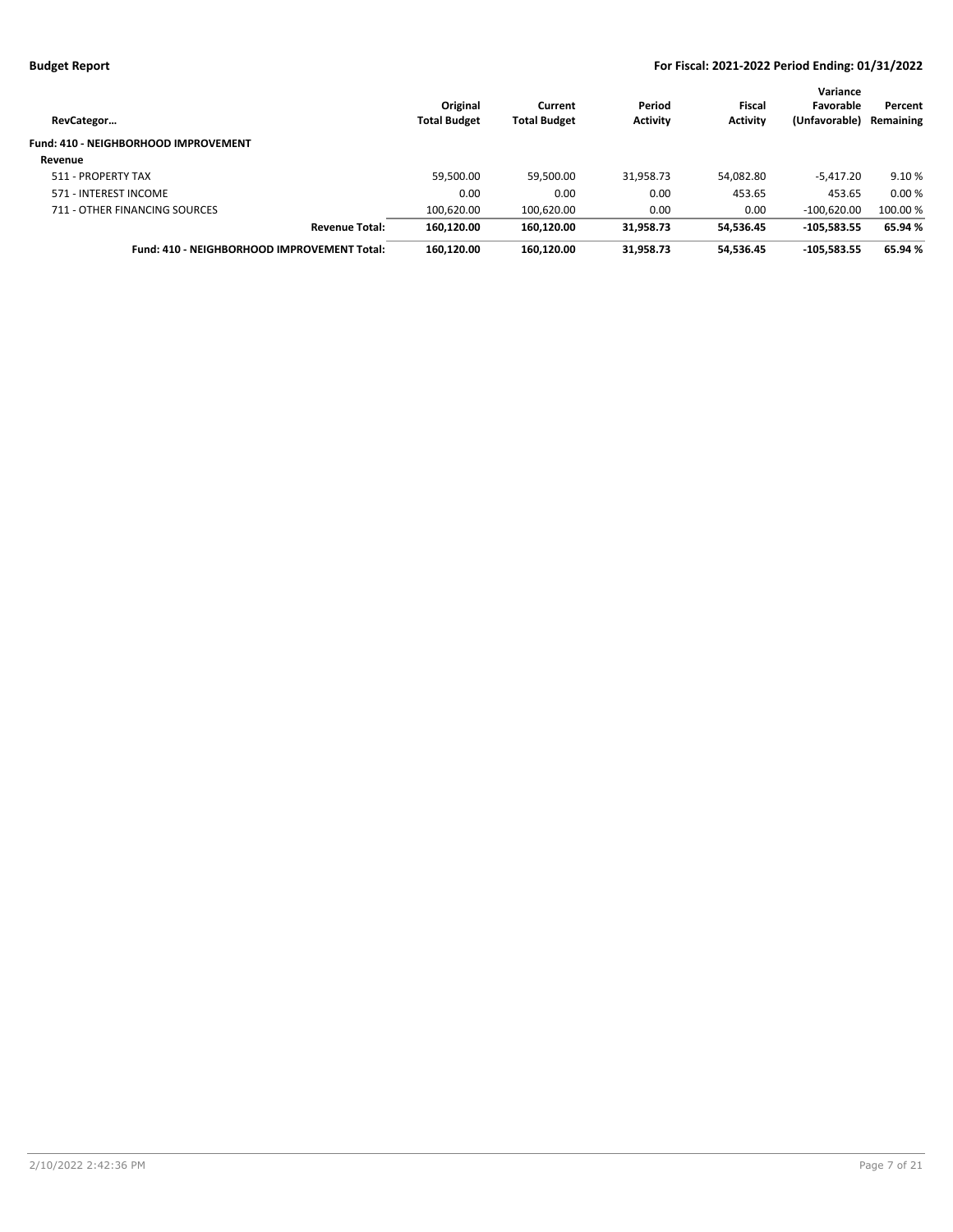|                                          |                     |                     |                 |                 | Variance        |           |
|------------------------------------------|---------------------|---------------------|-----------------|-----------------|-----------------|-----------|
|                                          | Original            | Current             | Period          | Fiscal          | Favorable       | Percent   |
| RevCategor                               | <b>Total Budget</b> | <b>Total Budget</b> | <b>Activity</b> | <b>Activity</b> | (Unfavorable)   | Remaining |
| <b>Fund: 430 - PARK &amp; RECREATION</b> |                     |                     |                 |                 |                 |           |
| Revenue                                  |                     |                     |                 |                 |                 |           |
| 511 - PROPERTY TAX                       | 465,780.00          | 465,780.00          | 343,821.68      | 424.770.44      | -41,009.56      | 8.80%     |
| 512 - SALES TAX                          | 1,350,000.00        | 1,350,000.00        | 109,764.53      | 479,417.14      | -870,582.86     | 64.49 %   |
| <b>513 - USE TAX</b>                     | 150,000.00          | 150,000.00          | 12,858.50       | 48,958.55       | $-101.041.45$   | 67.36%    |
| 551 - SERVICE & MERCHANDISE              | 862,890.50          | 862,890.50          | 24,353.72       | 136,546.91      | $-726,343.59$   | 84.18%    |
| 561 - ASSET SALES                        | 200.00              | 200.00              | 0.00            | 0.00            | $-200.00$       | 100.00 %  |
| 571 - INTEREST INCOME                    | 15,960.00           | 15,960.00           | 0.00            | 3,034.51        | $-12,925.49$    | 80.99%    |
| 591 - DONATION                           | 2,000.00            | 2,000.00            | 0.00            | 250.00          | $-1,750.00$     | 87.50%    |
| 599 - REVENUE - NON CATEGORIZED          | 2,500.00            | 2,500.00            | 0.00            | 13,598.00       | 11,098.00       | 443.92%   |
| <b>Revenue Total:</b>                    | 2,849,330.50        | 2,849,330.50        | 490,798.43      | 1,106,575.55    | -1,742,754.95   | 61.16%    |
| Fund: 430 - PARK & RECREATION Total:     | 2,849,330.50        | 2,849,330.50        | 490,798.43      | 1,106,575.55    | $-1,742,754.95$ | 61.16%    |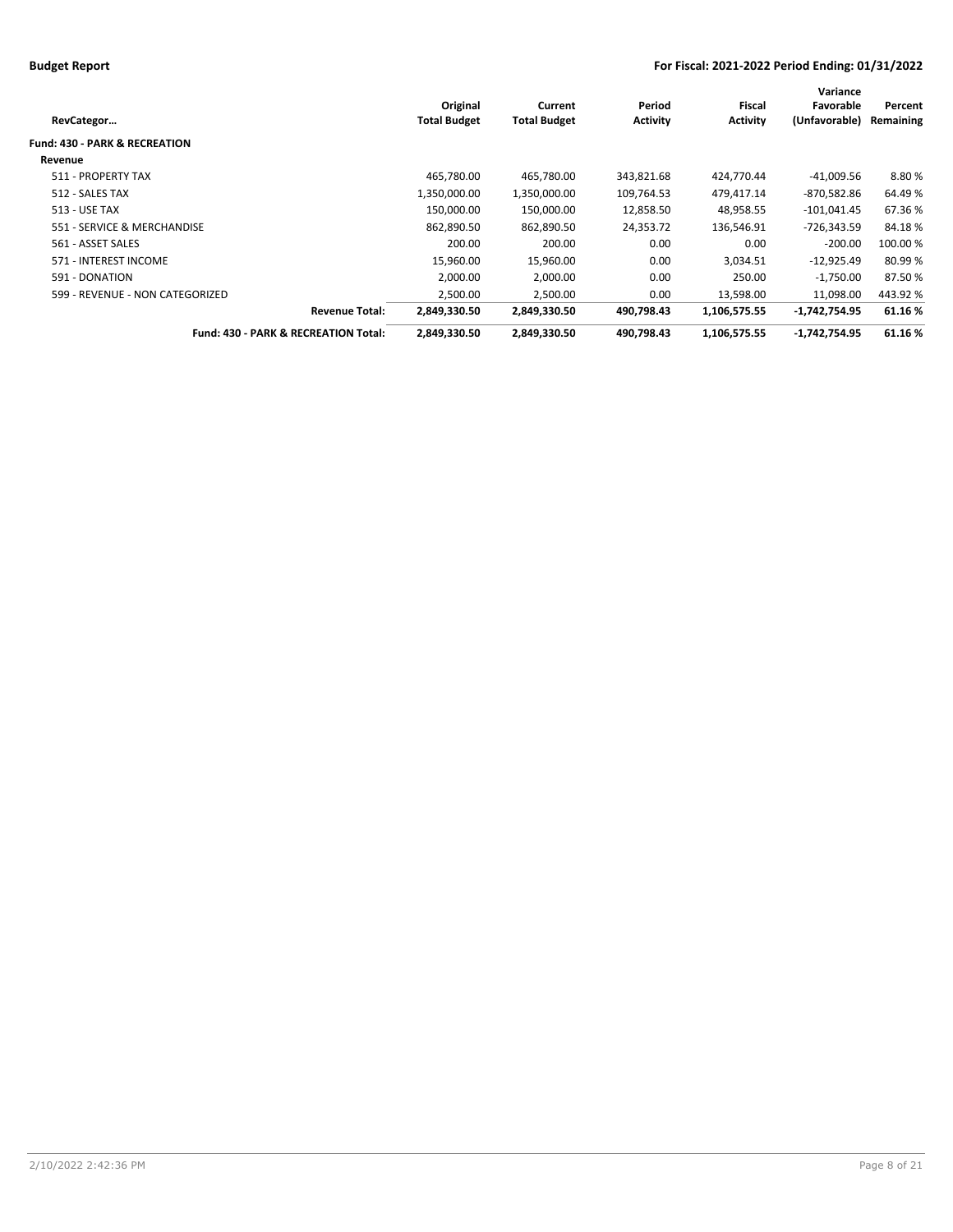| RevCategor                                          | Original<br><b>Total Budget</b> | Current<br><b>Total Budget</b> | Period<br><b>Activity</b> | Fiscal<br><b>Activity</b> | Variance<br>Favorable<br>(Unfavorable) | Percent<br>Remaining |
|-----------------------------------------------------|---------------------------------|--------------------------------|---------------------------|---------------------------|----------------------------------------|----------------------|
| <b>Fund: 440 - TAX INCREMENTAL FINANCING</b>        |                                 |                                |                           |                           |                                        |                      |
| Revenue                                             |                                 |                                |                           |                           |                                        |                      |
| 511 - PROPERTY TAX                                  | 140,600.00                      | 140,600.00                     | 131,401.65                | 131,401.65                | $-9.198.35$                            | 6.54 %               |
| 512 - SALES TAX                                     | 9,500.00                        | 9,500.00                       | 0.00                      | 0.00                      | $-9.500.00$                            | 100.00 %             |
| <b>Revenue Total:</b>                               | 150,100.00                      | 150.100.00                     | 131.401.65                | 131.401.65                | $-18.698.35$                           | 12.46 %              |
| <b>Fund: 440 - TAX INCREMENTAL FINANCING Total:</b> | 150.100.00                      | 150.100.00                     | 131.401.65                | 131.401.65                | $-18.698.35$                           | 12.46 %              |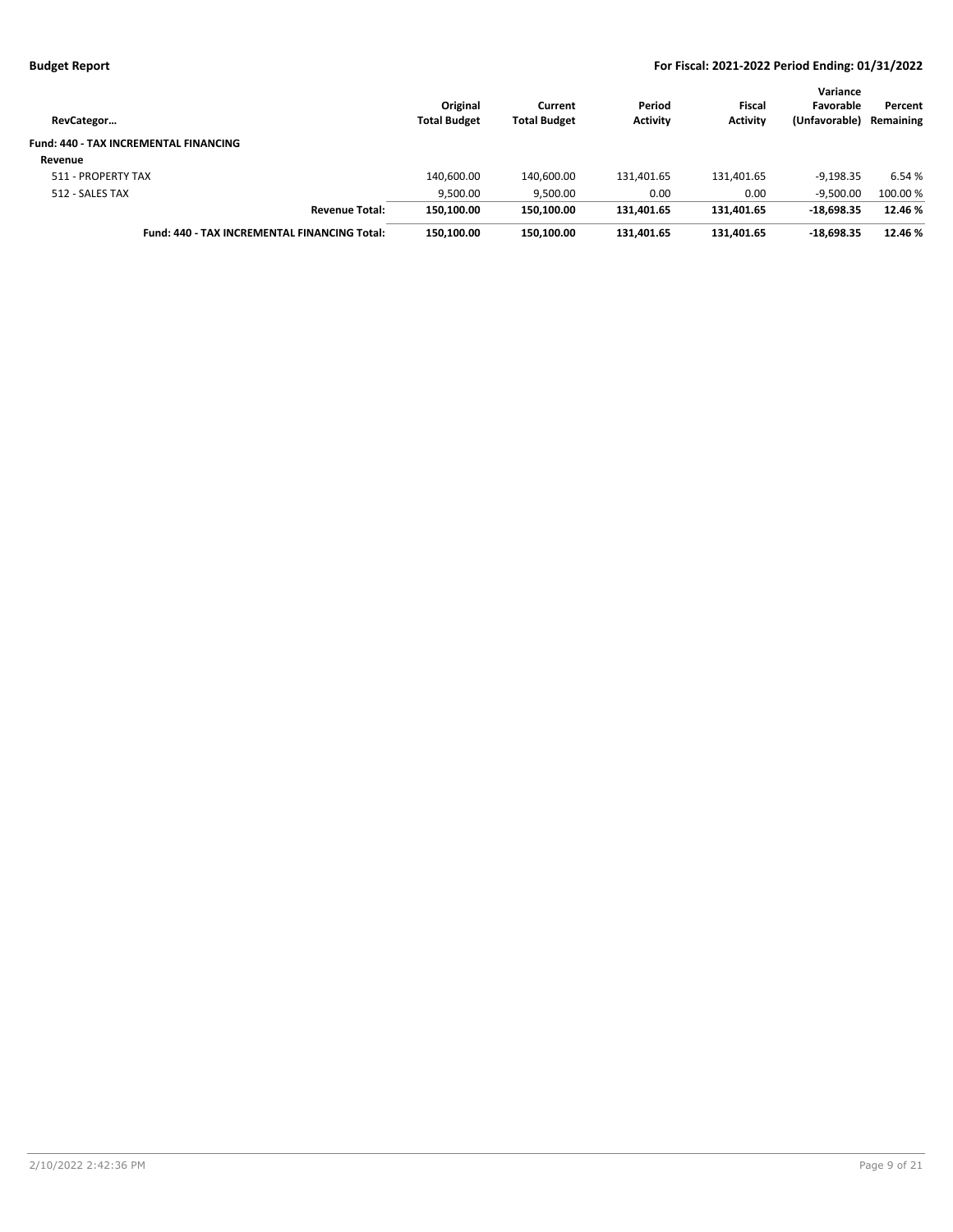| <b>Fund: 610 - WATER POLLUTION CONTROL</b>                                                                      |                 |          |
|-----------------------------------------------------------------------------------------------------------------|-----------------|----------|
|                                                                                                                 |                 |          |
| Revenue                                                                                                         |                 |          |
| 500.00<br>500.00<br>0.00<br>0.00<br>532 - PERMITS                                                               | $-500.00$       | 100.00 % |
| 368.846.20<br>551 - SERVICE & MERCHANDISE<br>4.784.600.00<br>4.784.600.00<br>1.737.744.61                       | $-3.046.855.39$ | 63.68%   |
| 287,540.00<br>287,540.00<br>16,378.94<br>571 - INTEREST INCOME<br>64.604.68                                     | $-222,935.32$   | 77.53 %  |
| 599 - REVENUE - NON CATEGORIZED<br>0.00<br>0.00<br>0.00<br>2.094.85                                             | 2.094.85        | 0.00%    |
| 5.072.640.00<br>385.225.14<br>5.072.640.00<br>1.804.444.14<br><b>Revenue Total:</b>                             | $-3.268.195.86$ | 64.43 %  |
| <b>Fund: 610 - WATER POLLUTION CONTROL Total:</b><br>5,072,640.00<br>5,072,640.00<br>385.225.14<br>1,804,444.14 | $-3,268,195.86$ | 64.43 %  |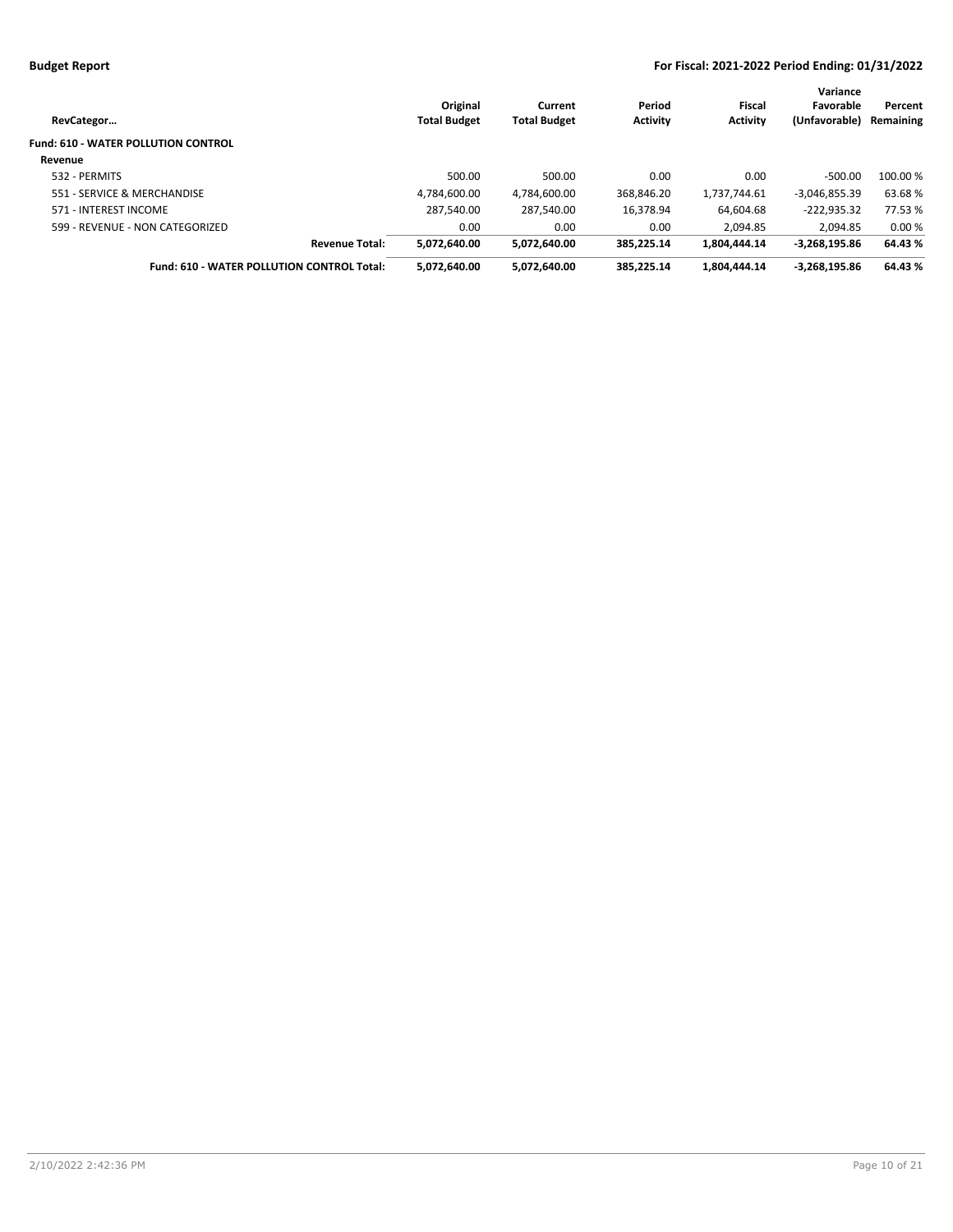| RevCategor            |                              | Original<br><b>Total Budget</b> | Current<br><b>Total Budget</b> | Period<br><b>Activity</b> | <b>Fiscal</b><br><b>Activity</b> | Variance<br>Favorable<br>(Unfavorable) | Percent<br>Remaining |
|-----------------------|------------------------------|---------------------------------|--------------------------------|---------------------------|----------------------------------|----------------------------------------|----------------------|
| Fund: 710 - STEVENSON |                              |                                 |                                |                           |                                  |                                        |                      |
| Revenue               |                              |                                 |                                |                           |                                  |                                        |                      |
| 571 - INTEREST INCOME |                              | 920.00                          | 920.00                         | 0.00                      | 162.59                           | $-757.41$                              | 82.33 %              |
|                       | <b>Revenue Total:</b>        | 920.00                          | 920.00                         | 0.00                      | 162.59                           | -757.41                                | 82.33 %              |
|                       | Fund: 710 - STEVENSON Total: | 920.00                          | 920.00                         | 0.00                      | 162.59                           | $-757.41$                              | 82.33 %              |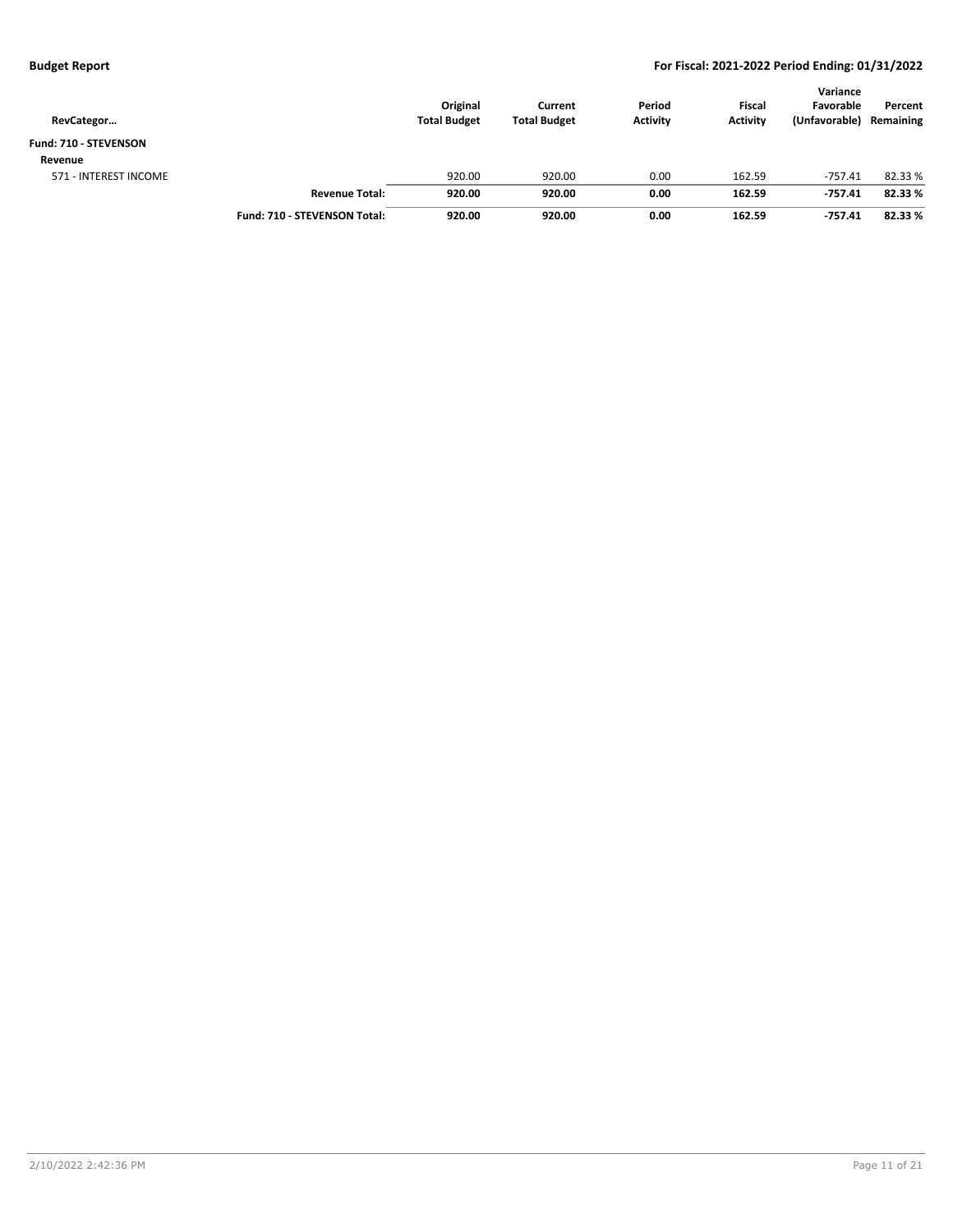| RevCategor            |                          | Original<br><b>Total Budget</b> | Current<br><b>Total Budget</b> | Period<br><b>Activity</b> | <b>Fiscal</b><br><b>Activity</b> | Variance<br>Favorable<br>(Unfavorable) | Percent<br>Remaining |
|-----------------------|--------------------------|---------------------------------|--------------------------------|---------------------------|----------------------------------|----------------------------------------|----------------------|
| Fund: 720 - BROWN     |                          |                                 |                                |                           |                                  |                                        |                      |
| Revenue               |                          |                                 |                                |                           |                                  |                                        |                      |
| 571 - INTEREST INCOME |                          | 270.00                          | 270.00                         | 0.00                      | 46.40                            | $-223.60$                              | 82.81%               |
|                       | <b>Revenue Total:</b>    | 270.00                          | 270.00                         | 0.00                      | 46.40                            | $-223.60$                              | 82.81%               |
|                       | Fund: 720 - BROWN Total: | 270.00                          | 270.00                         | 0.00                      | 46.40                            | $-223.60$                              | 82.81%               |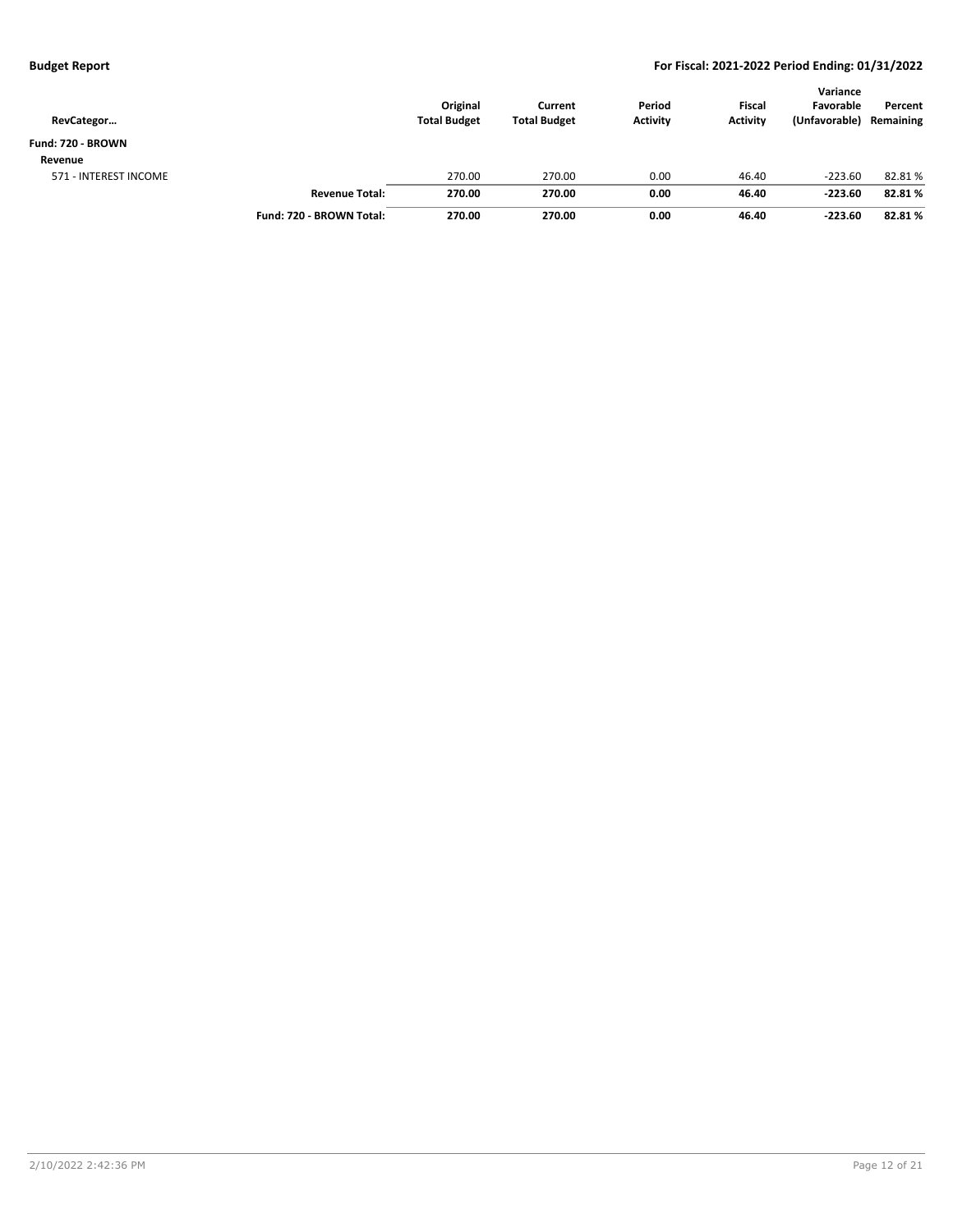| RevCategor                  |                             | Original<br><b>Total Budget</b> | Current<br><b>Total Budget</b> | Period<br><b>Activity</b> | Fiscal<br><b>Activity</b> | Variance<br>Favorable<br>(Unfavorable) | Percent<br>Remaining |
|-----------------------------|-----------------------------|---------------------------------|--------------------------------|---------------------------|---------------------------|----------------------------------------|----------------------|
| <b>Fund: 730 - ANDERSON</b> |                             |                                 |                                |                           |                           |                                        |                      |
| Revenue                     |                             |                                 |                                |                           |                           |                                        |                      |
| 571 - INTEREST INCOME       |                             | 190.00                          | 190.00                         | 0.00                      | 33.79                     | $-156.21$                              | 82.22 %              |
| 591 - DONATION              |                             | 1,000.00                        | 1,000.00                       | 0.00                      | 0.00                      | $-1,000.00$                            | 100.00 %             |
|                             | <b>Revenue Total:</b>       | 1,190.00                        | 1,190.00                       | 0.00                      | 33.79                     | $-1,156.21$                            | 97.16%               |
|                             | Fund: 730 - ANDERSON Total: | 1,190.00                        | 1,190.00                       | 0.00                      | 33.79                     | $-1,156.21$                            | 97.16%               |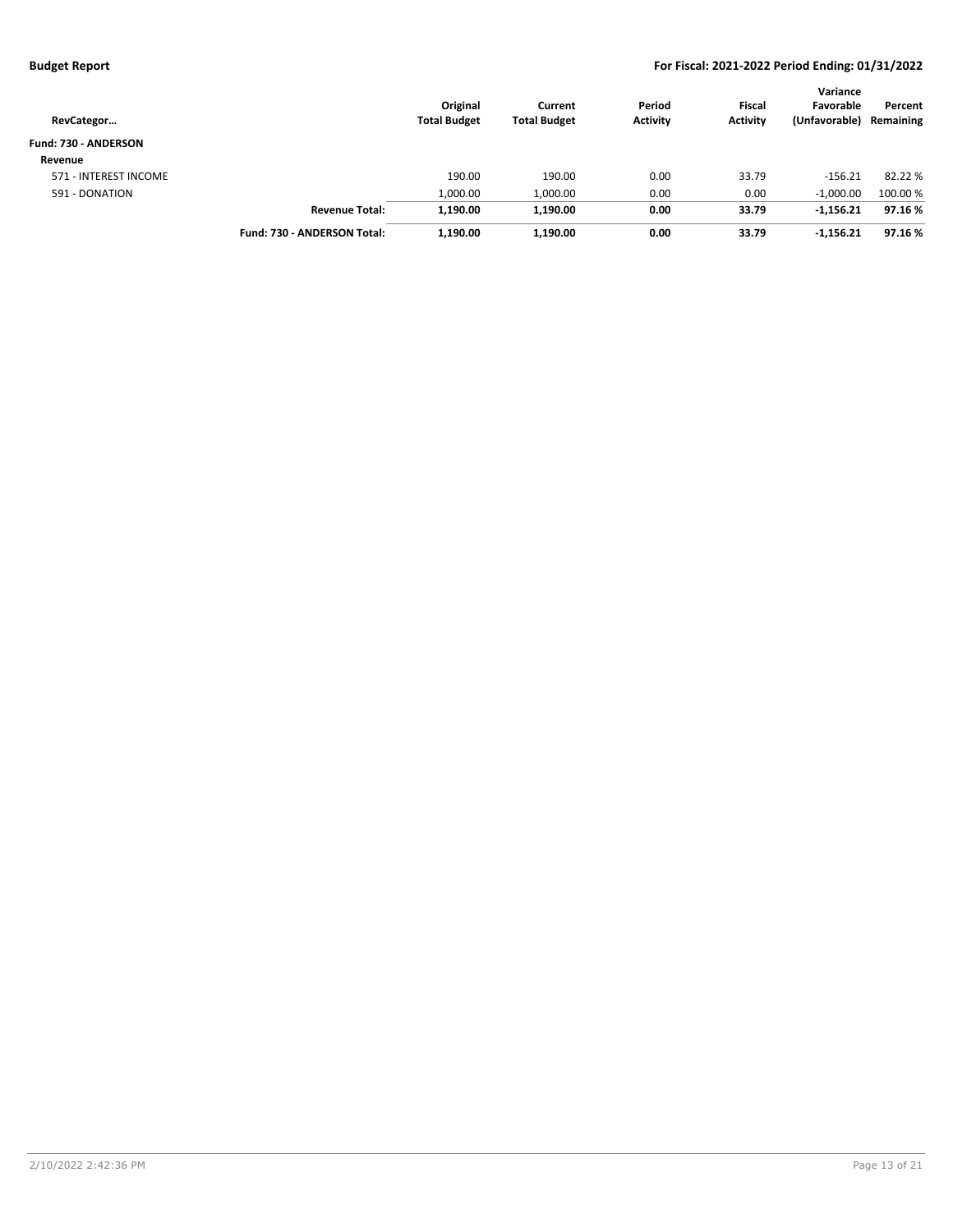| RevCategor            |                            | Original<br><b>Total Budget</b> | Current<br><b>Total Budget</b> | Period<br><b>Activity</b> | <b>Fiscal</b><br><b>Activity</b> | Variance<br>Favorable<br>(Unfavorable) | Percent<br>Remaining |
|-----------------------|----------------------------|---------------------------------|--------------------------------|---------------------------|----------------------------------|----------------------------------------|----------------------|
| Fund: 740 - CRISSEY   |                            |                                 |                                |                           |                                  |                                        |                      |
| Revenue               |                            |                                 |                                |                           |                                  |                                        |                      |
| 571 - INTEREST INCOME |                            | 230.00                          | 230.00                         | 0.00                      | 38.66                            | $-191.34$                              | 83.19 %              |
|                       | <b>Revenue Total:</b>      | 230.00                          | 230.00                         | 0.00                      | 38.66                            | $-191.34$                              | 83.19%               |
|                       | Fund: 740 - CRISSEY Total: | 230.00                          | 230.00                         | 0.00                      | 38.66                            | $-191.34$                              | 83.19%               |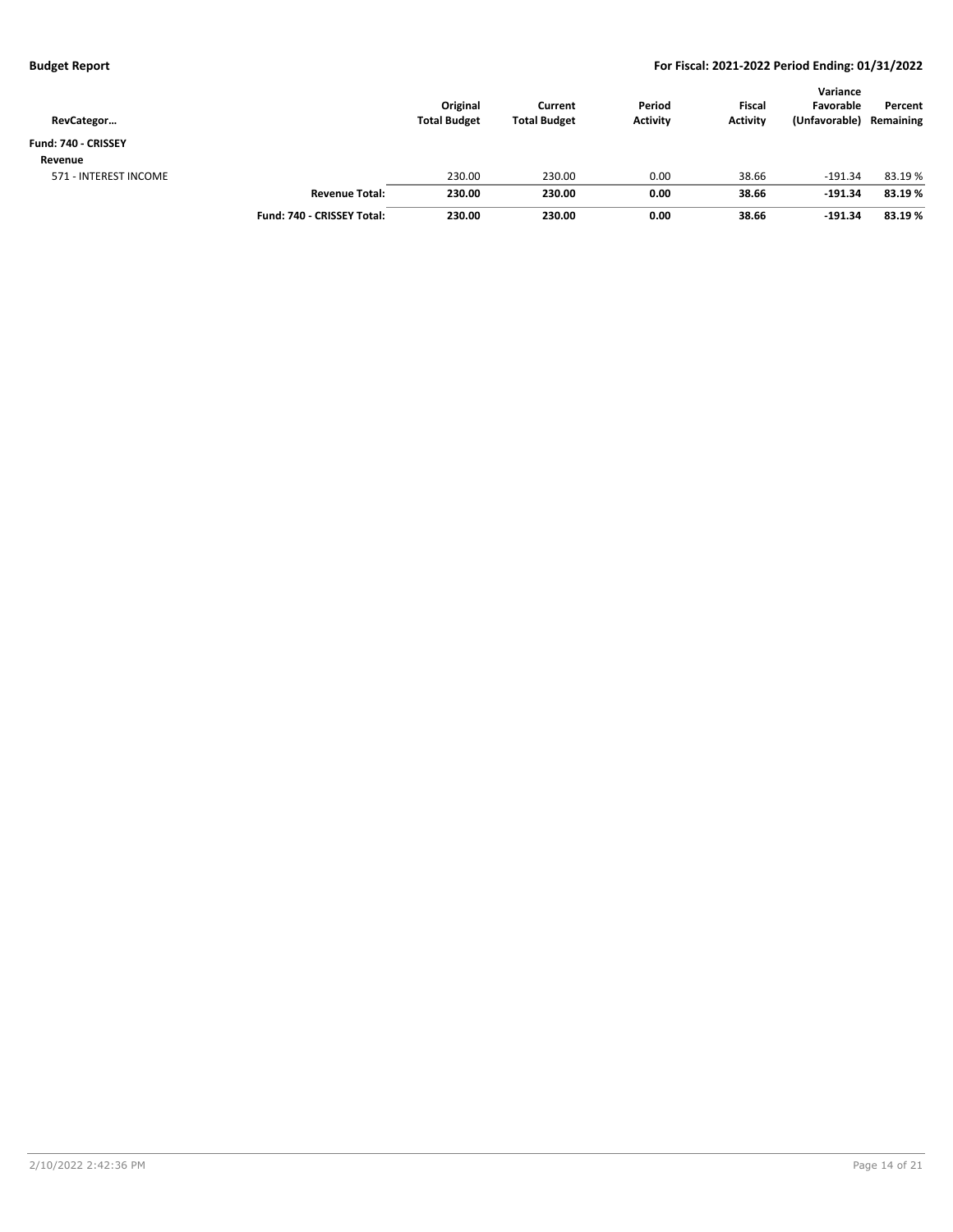| RevCategor                       |                                         | Original<br><b>Total Budget</b> | Current<br><b>Total Budget</b> | Period<br><b>Activity</b> | <b>Fiscal</b><br><b>Activity</b> | Variance<br>Favorable<br>(Unfavorable) | Percent<br>Remaining |
|----------------------------------|-----------------------------------------|---------------------------------|--------------------------------|---------------------------|----------------------------------|----------------------------------------|----------------------|
| <b>Fund: 750 - TRICENTENNIAL</b> |                                         |                                 |                                |                           |                                  |                                        |                      |
| Revenue                          |                                         |                                 |                                |                           |                                  |                                        |                      |
| 571 - INTEREST INCOME            |                                         | 80.00                           | 80.00                          | 0.00                      | 26.08                            | $-53.92$                               | 67.40 %              |
|                                  | <b>Revenue Total:</b>                   | 80.00                           | 80.00                          | 0.00                      | 26.08                            | $-53.92$                               | 67.40 %              |
|                                  | <b>Fund: 750 - TRICENTENNIAL Total:</b> | 80.00                           | 80.00                          | 0.00                      | 26.08                            | $-53.92$                               | 67.40 %              |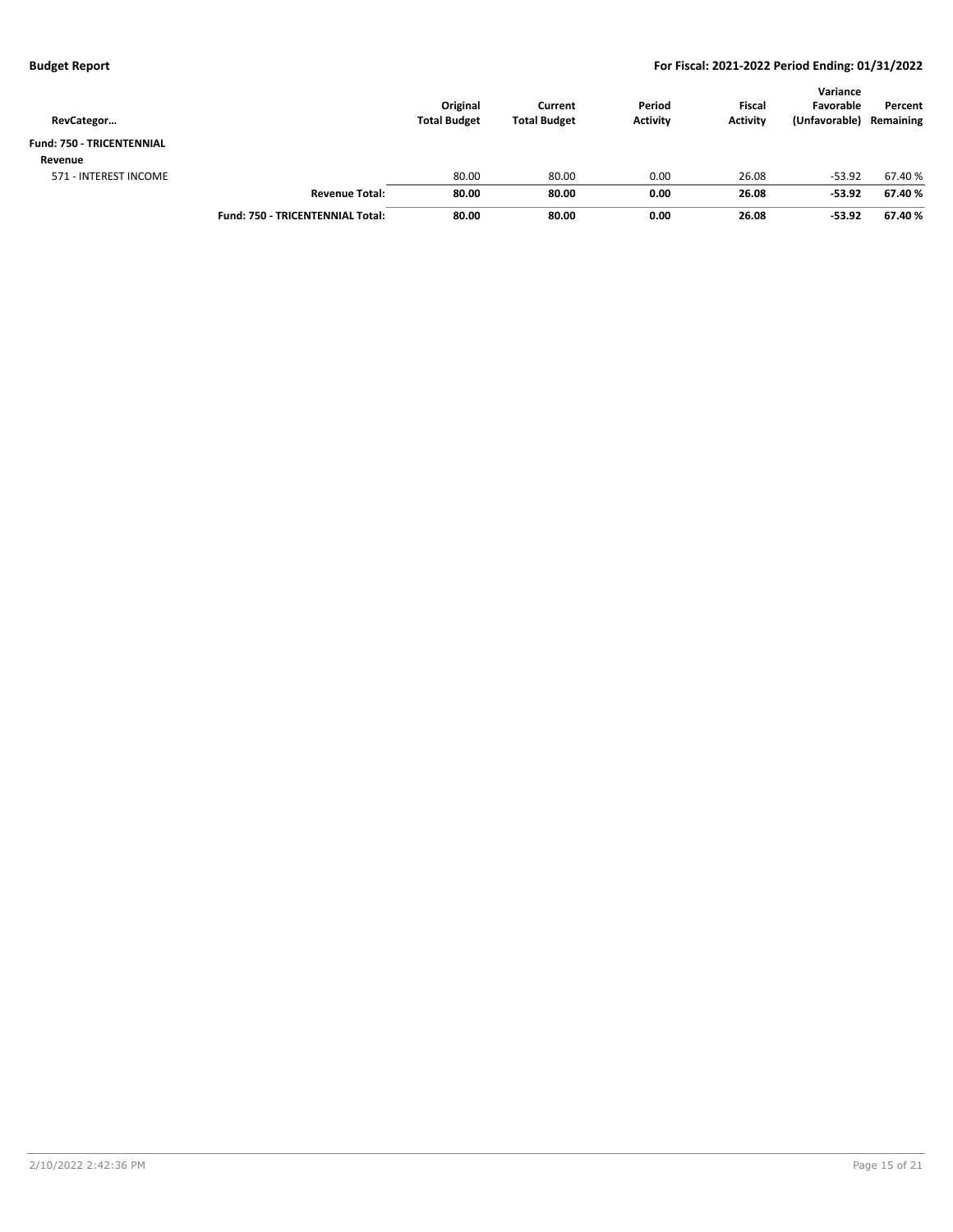| RevCategor                             | Original<br><b>Total Budget</b> | Current<br><b>Total Budget</b> | Period<br><b>Activity</b> | Fiscal<br><b>Activity</b> | Variance<br>Favorable<br>(Unfavorable) | Percent<br>Remaining |
|----------------------------------------|---------------------------------|--------------------------------|---------------------------|---------------------------|----------------------------------------|----------------------|
| <b>Fund: 810 - CHILDREN'S MEMORIAL</b> |                                 |                                |                           |                           |                                        |                      |
| Revenue                                |                                 |                                |                           |                           |                                        |                      |
| 571 - INTEREST INCOME                  | 330.00                          | 330.00                         | 0.00                      | 101.99                    | $-228.01$                              | 69.09 %              |
| 591 - DONATION                         | 15,600.00                       | 15,600.00                      | 0.00                      | 1,050.00                  | $-14.550.00$                           | 93.27 %              |
| <b>Revenue Total:</b>                  | 15,930.00                       | 15.930.00                      | 0.00                      | 1,151.99                  | -14.778.01                             | 92.77 %              |
| Fund: 810 - CHILDREN'S MEMORIAL Total: | 15.930.00                       | 15.930.00                      | 0.00                      | 1.151.99                  | -14.778.01                             | 92.77 %              |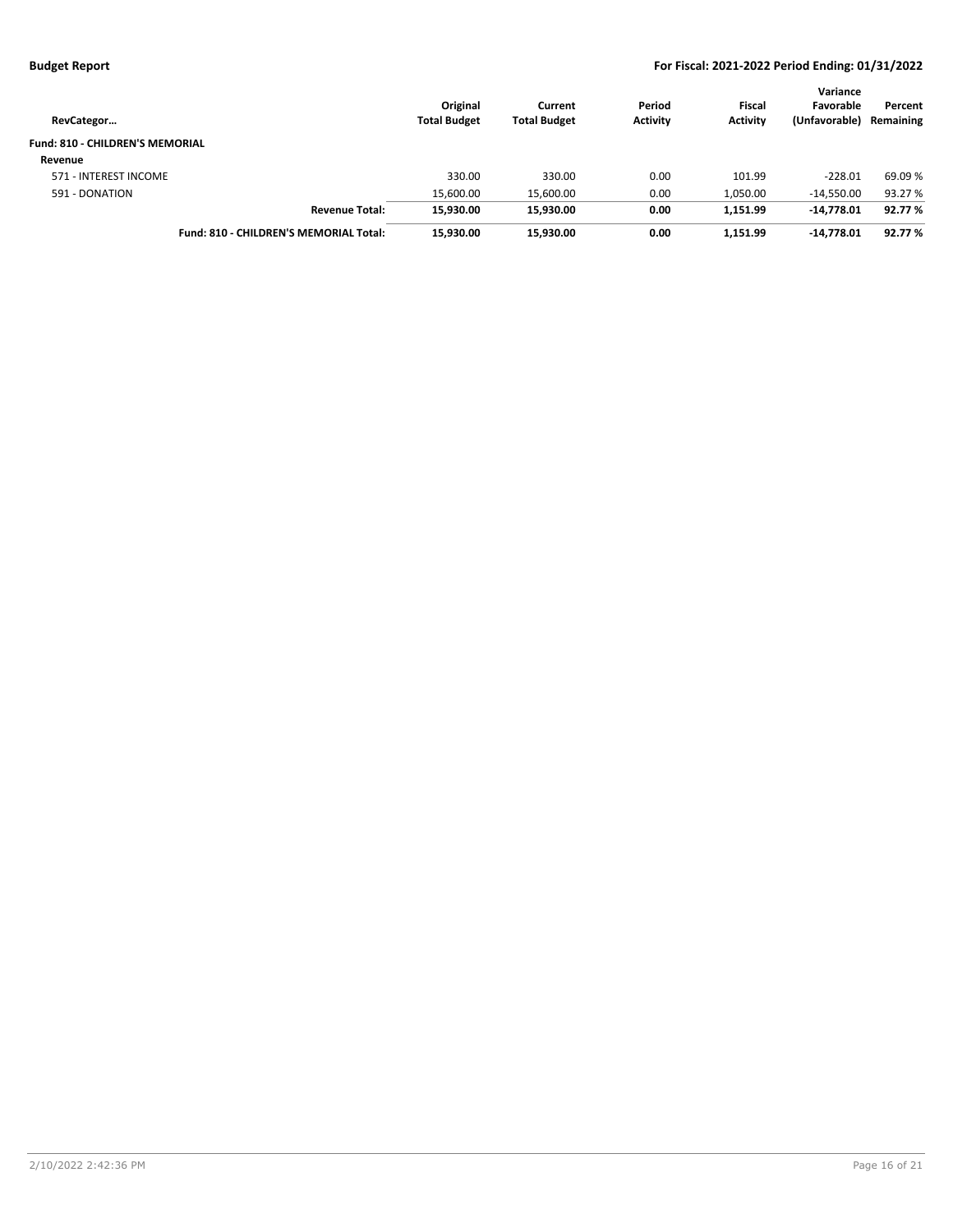| RevCategor                         | Original<br><b>Total Budget</b> | Current<br><b>Total Budget</b> | Period<br><b>Activity</b> | <b>Fiscal</b><br><b>Activity</b> | Variance<br>Favorable<br>(Unfavorable) | Percent<br>Remaining |
|------------------------------------|---------------------------------|--------------------------------|---------------------------|----------------------------------|----------------------------------------|----------------------|
| <b>Fund: 820 - ARTS COMMISSION</b> |                                 |                                |                           |                                  |                                        |                      |
| Revenue                            |                                 |                                |                           |                                  |                                        |                      |
| 551 - SERVICE & MERCHANDISE        | 1,000.00                        | 1,000.00                       | 0.00                      | 0.00                             | $-1.000.00$                            | 100.00 %             |
| 571 - INTEREST INCOME              | 0.00                            | 0.00                           | 0.00                      | 32.96                            | 32.96                                  | 0.00%                |
| 591 - DONATION                     | 500.00                          | 500.00                         | 0.00                      | 0.00                             | $-500.00$                              | 100.00%              |
| <b>Revenue Total:</b>              | 1,500.00                        | 1,500.00                       | 0.00                      | 32.96                            | $-1,467.04$                            | 97.80%               |
| Fund: 820 - ARTS COMMISSION Total: | 1,500.00                        | 1,500.00                       | 0.00                      | 32.96                            | $-1,467.04$                            | 97.80%               |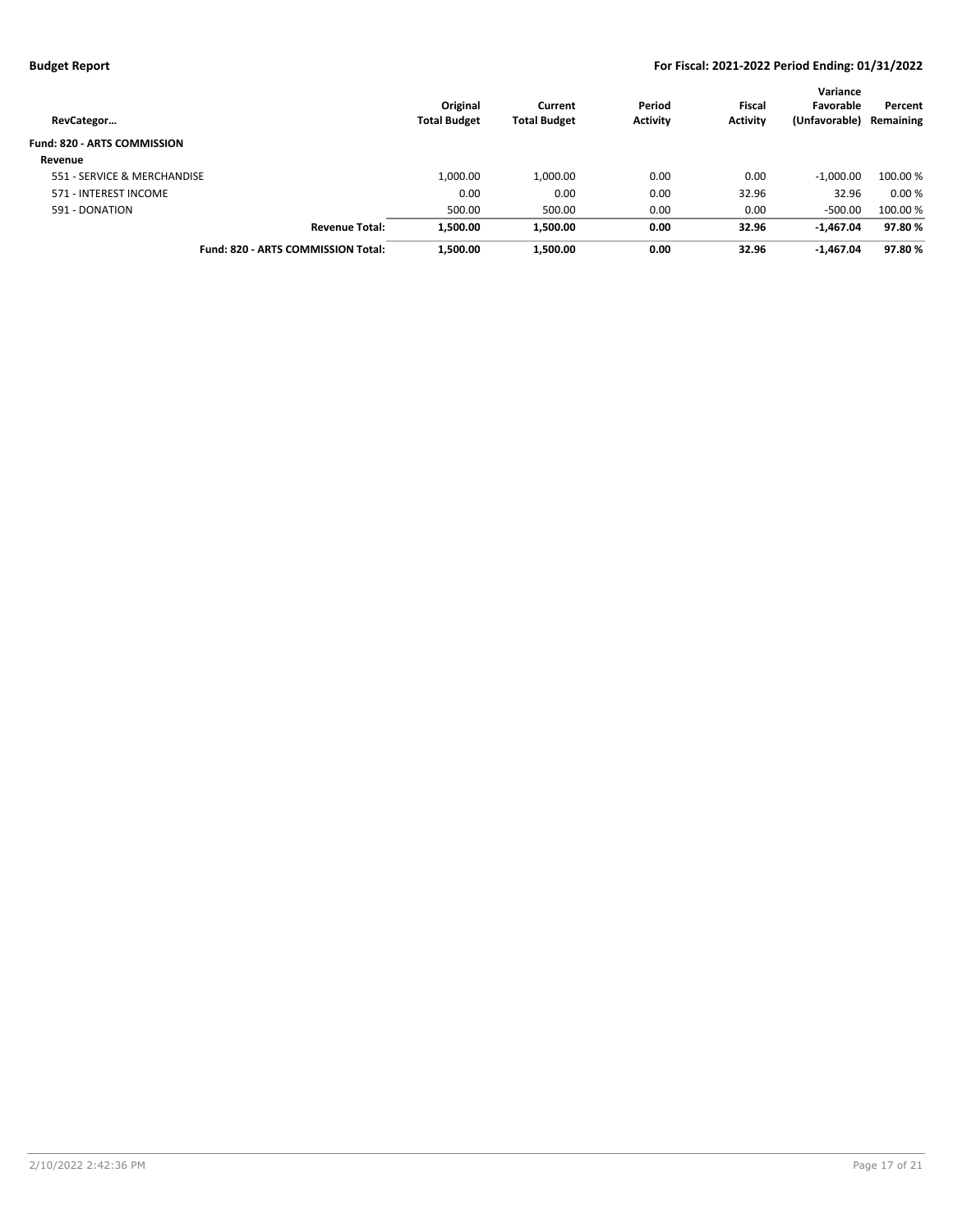| RevCategor                          |                                     | Original<br><b>Total Budget</b> | Current<br><b>Total Budget</b> | Period<br><b>Activity</b> | <b>Fiscal</b><br><b>Activity</b> | Variance<br>Favorable<br>(Unfavorable) | Percent<br>Remaining |
|-------------------------------------|-------------------------------------|---------------------------------|--------------------------------|---------------------------|----------------------------------|----------------------------------------|----------------------|
| <b>Fund: 825 - PUBLIC ARTS FUND</b> |                                     |                                 |                                |                           |                                  |                                        |                      |
| Revenue                             |                                     |                                 |                                |                           |                                  |                                        |                      |
| 571 - INTEREST INCOME               |                                     | 20.00                           | 20.00                          | 0.00                      | 1.26                             | $-18.74$                               | 93.70 %              |
|                                     | <b>Revenue Total:</b>               | 20.00                           | 20.00                          | 0.00                      | 1.26                             | $-18.74$                               | 93.70%               |
|                                     | Fund: 825 - PUBLIC ARTS FUND Total: | 20.00                           | 20.00                          | 0.00                      | 1.26                             | $-18.74$                               | 93.70%               |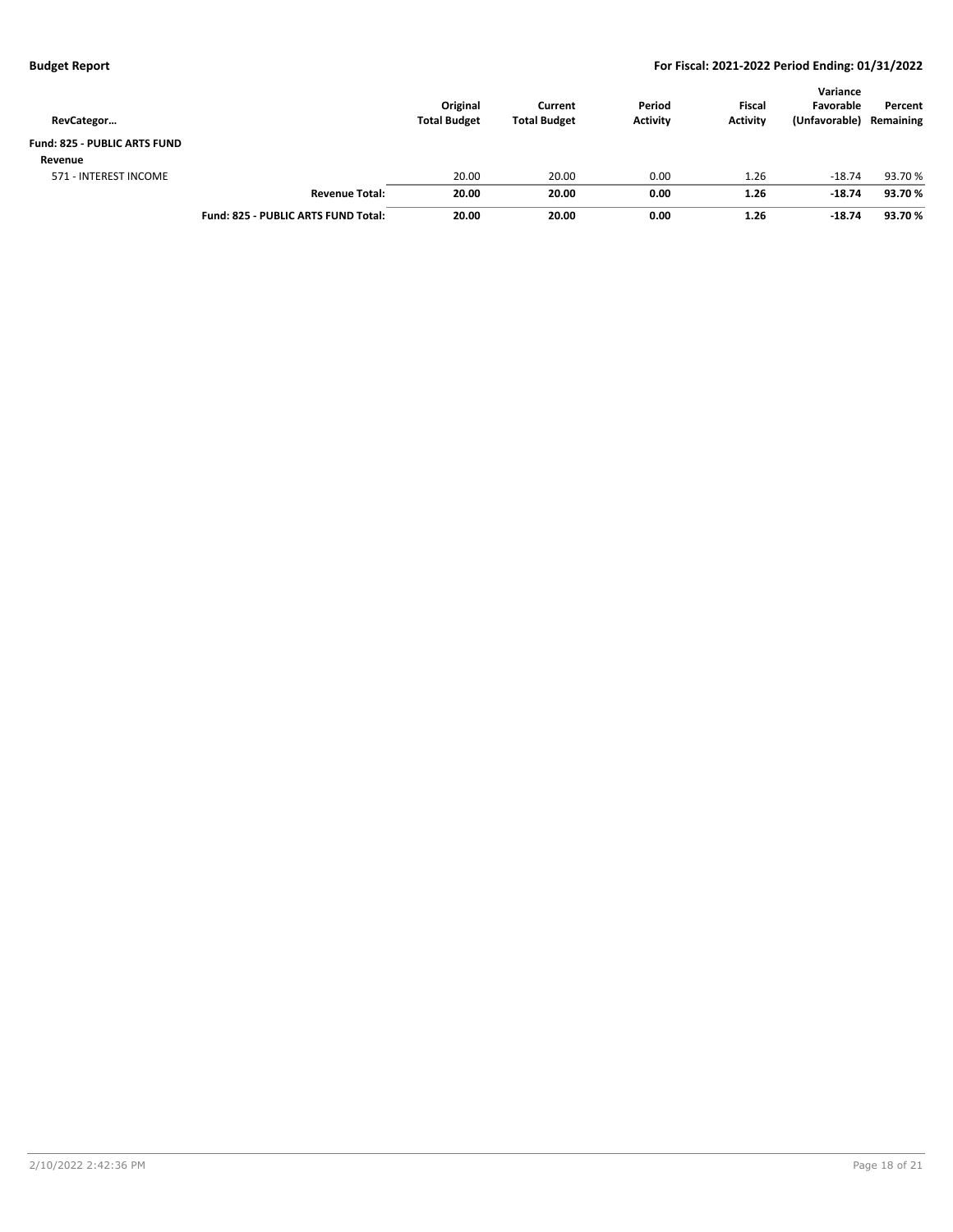| RevCategor                             | Original<br><b>Total Budget</b> | Current<br><b>Total Budget</b> | Period<br><b>Activity</b> | Fiscal<br><b>Activity</b> | Variance<br>Favorable<br>(Unfavorable) | Percent<br>Remaining |
|----------------------------------------|---------------------------------|--------------------------------|---------------------------|---------------------------|----------------------------------------|----------------------|
| <b>Fund: 830 - WCVB TOURISM BUREAU</b> |                                 |                                |                           |                           |                                        |                      |
| Revenue                                |                                 |                                |                           |                           |                                        |                      |
| 519 - TAX - NON CATEGORIZED            | 250.000.00                      | 250.000.00                     | 14,828.82                 | 114.939.83                | $-135.060.17$                          | 54.02%               |
| 522 - INTERGOVEN - STATE GRANT         | 25.000.00                       | 25,000.00                      | 0.00                      | 6,628.83                  | $-18.371.17$                           | 73.48%               |
| 551 - SERVICE & MERCHANDISE            | 0.00                            | 0.00                           | 1.900.00                  | 7.600.00                  | 7.600.00                               | 0.00%                |
| 571 - INTEREST INCOME                  | 4.600.00                        | 4,600.00                       | 377.24                    | 1.566.65                  | $-3,033.35$                            | 65.94 %              |
| 599 - REVENUE - NON CATEGORIZED        | 0.00                            | 0.00                           | 0.00                      | 250.00                    | 250.00                                 | 0.00%                |
| <b>Revenue Total:</b>                  | 279.600.00                      | 279.600.00                     | 17.106.06                 | 130.985.31                | $-148.614.69$                          | 53.15 %              |
| Fund: 830 - WCVB TOURISM BUREAU Total: | 279.600.00                      | 279.600.00                     | 17.106.06                 | 130.985.31                | $-148.614.69$                          | 53.15 %              |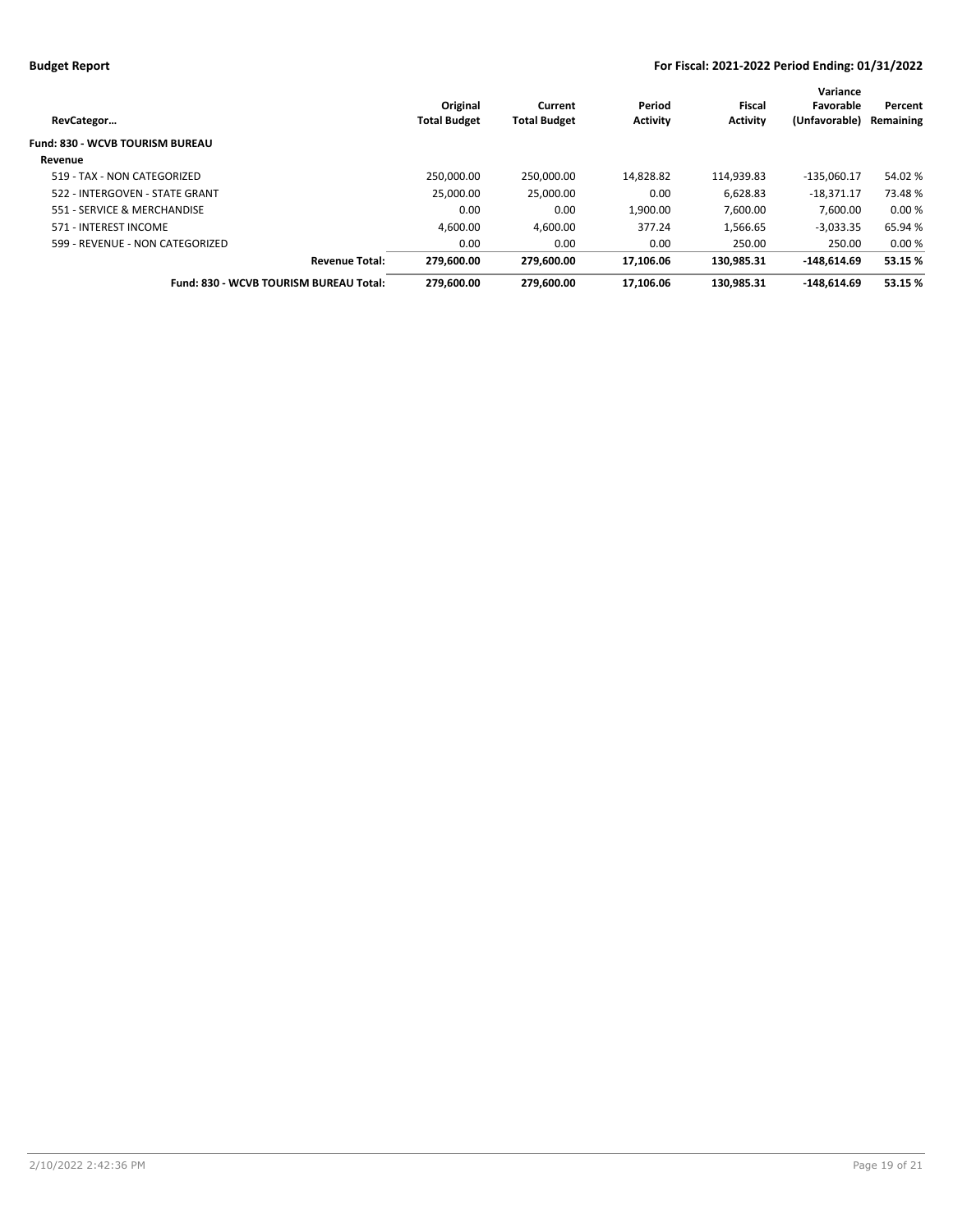| RevCategor                      |                                 | Original<br><b>Total Budget</b> | Current<br><b>Total Budget</b> | Period<br><b>Activity</b> | Fiscal<br><b>Activity</b> | Variance<br>Favorable<br>(Unfavorable) | Percent<br>Remaining |
|---------------------------------|---------------------------------|---------------------------------|--------------------------------|---------------------------|---------------------------|----------------------------------------|----------------------|
| <b>Fund: 900 - SELF INSURED</b> |                                 |                                 |                                |                           |                           |                                        |                      |
| Revenue                         |                                 |                                 |                                |                           |                           |                                        |                      |
| 500 - PREMIUMS                  |                                 | 1,334,040.00                    | 1,334,040.00                   | 106,338.36                | 382,732.87                | $-951,307.13$                          | 71.31%               |
| 571 - INTEREST INCOME           |                                 | 7.000.00                        | 7,000.00                       | 0.00                      | 1,356.01                  | $-5,643.99$                            | 80.63%               |
|                                 | <b>Revenue Total:</b>           | 1.341.040.00                    | 1,341,040.00                   | 106.338.36                | 384.088.88                | -956.951.12                            | 71.36%               |
|                                 | Fund: 900 - SELF INSURED Total: | 1.341.040.00                    | 1.341.040.00                   | 106.338.36                | 384.088.88                | -956.951.12                            | 71.36%               |
|                                 | <b>Report Total:</b>            | 39.079.750.50                   | 39,079,750.50                  | 3.598.866.84              | 9.775.867.73              | -29.303.882.77                         | 74.98%               |